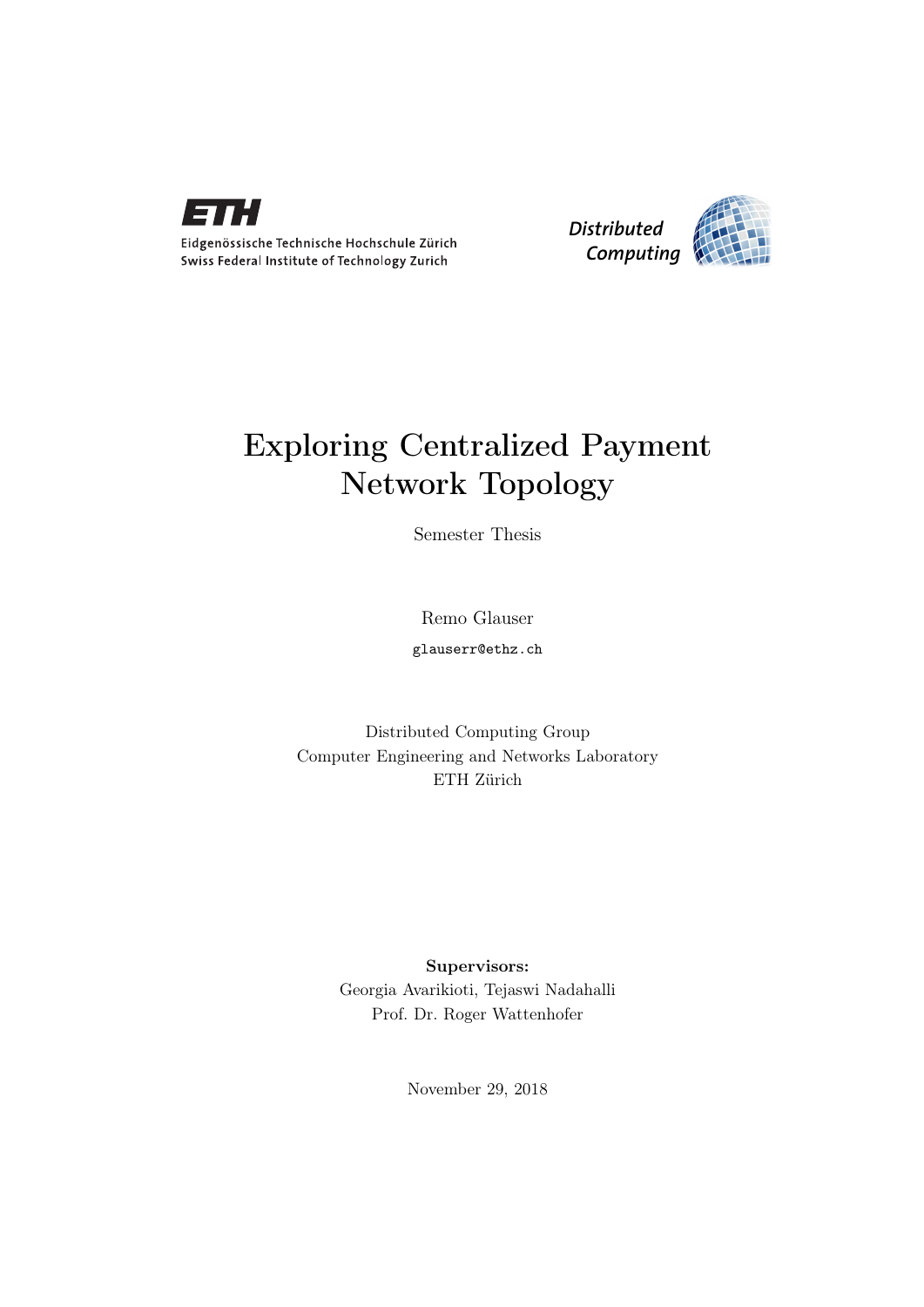# Acknowledgements

<span id="page-1-0"></span>At this point I would like to thank all the people who supported this project and shared their expertise. The project could be realized due to the Distributed Computing Group (DISCO) headed by Prof. Dr. Roger Wattenhofer. My Supervisors Georgia Avarikioti and Tejaswi Nadahalli provided with valuable advice in off-chain payment channels, graph theory and algorithm design.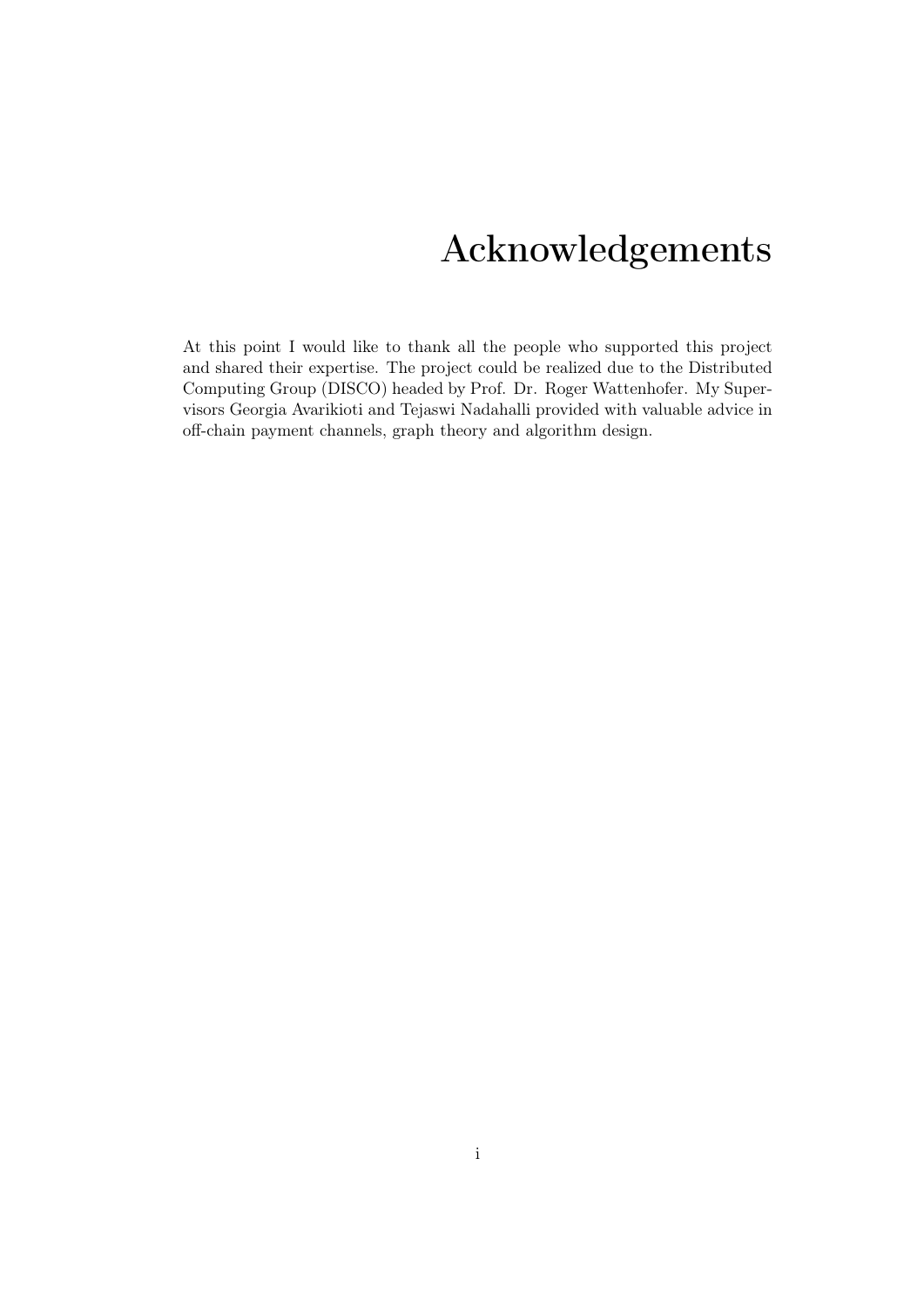## Abstract

<span id="page-2-0"></span>Off-chain payment channels provide a promising solution to solve the blockchain scalability problem. But, the concept suffers from the inherent weakness of capital-inefficiency and user unfriendliness since capital is temporally locked. As a solution a Payment Service Provider (PSP) has been proposed, which takes over the capital deposits. In addition, the PSP defines the network structure and pays the costs of opening and closing channels. Whereas a fee is paid by the users in return. A PSP has a strong incentive to create the optimal network structure such that its profit is maximized, which is a NP-hard problem as shown by Avarikioti et al. [\[1\]](#page-36-0). This work focus on designing an approximation scheme to maximize PSP's profit. As a preliminary step, trees structures is only considered and an approximation algorithm to minimize the required capital is presented. We show in an analysis that this algorithm provides a tree structure which requires in average 12 % less capital than a star structure. In a further step, the problem is extended to connected graphs by allowing cycles and by introducing a cost function. We show an algorithm to minimize the costs. Finally, the problem of profit maximization is discussed. We show approaches of profit maximization algorithms for the offline and online case.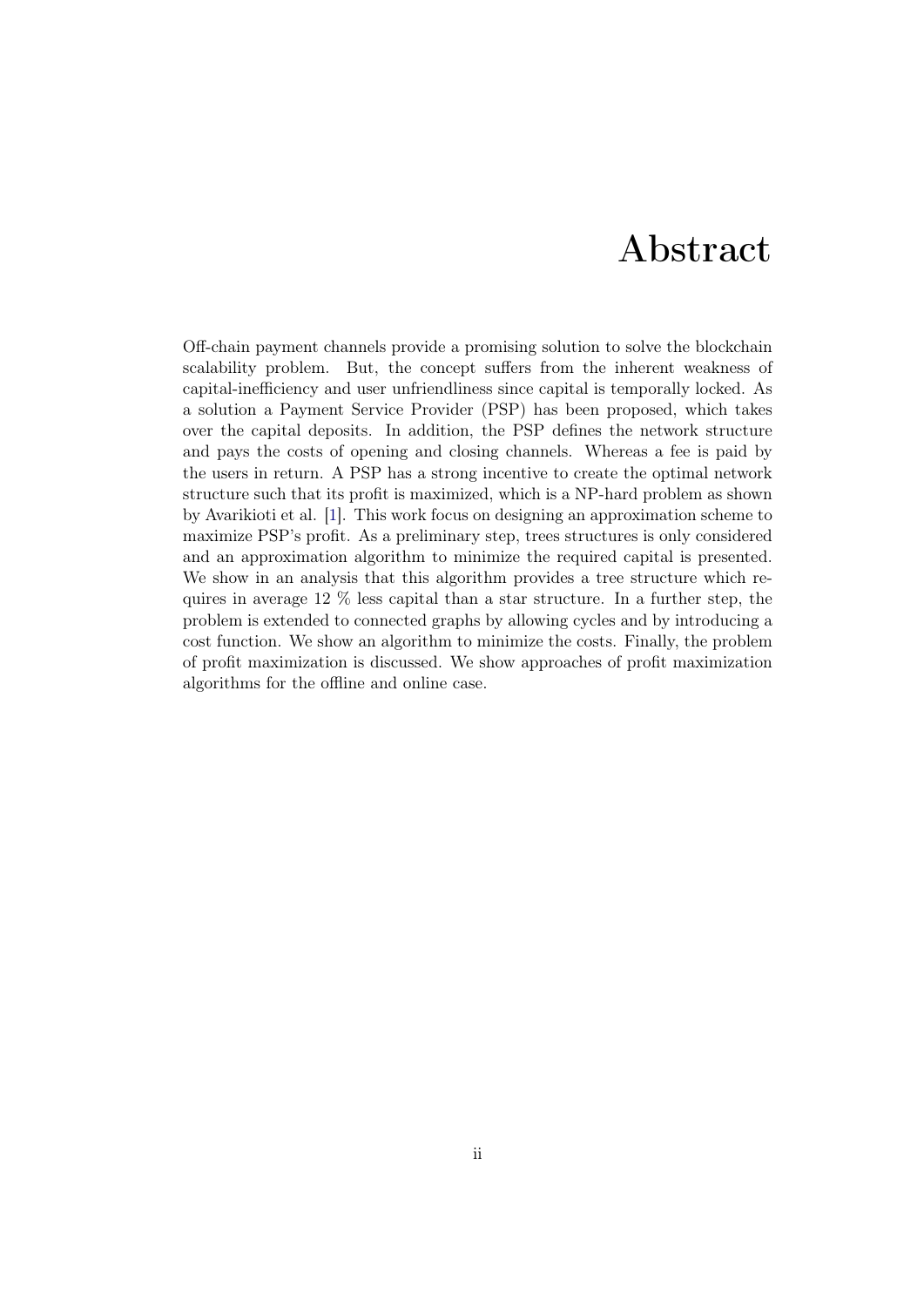# **Contents**

|                         | <b>Acknowledgements</b>            | i                       |  |
|-------------------------|------------------------------------|-------------------------|--|
|                         | Abstract                           | ii                      |  |
| 1.                      | Introduction                       | 1                       |  |
| $\bf{2}$                | <b>Optimal Tree Approximation</b>  | $\overline{\mathbf{4}}$ |  |
|                         | 2.1                                | 6                       |  |
|                         | 2.2                                | $\overline{7}$          |  |
|                         | 2.3                                | 9                       |  |
|                         | 2.3.1                              | 14                      |  |
|                         | 2.4                                | 17                      |  |
| 3                       | <b>Optimal Graph Approximation</b> |                         |  |
| $\overline{\mathbf{4}}$ | <b>Maximize Profit</b>             | 23                      |  |
|                         | 4.1                                | 23                      |  |
|                         | 4.2                                | 25                      |  |
| 5                       | Conclusion                         | 31                      |  |
|                         | <b>Bibliography</b>                |                         |  |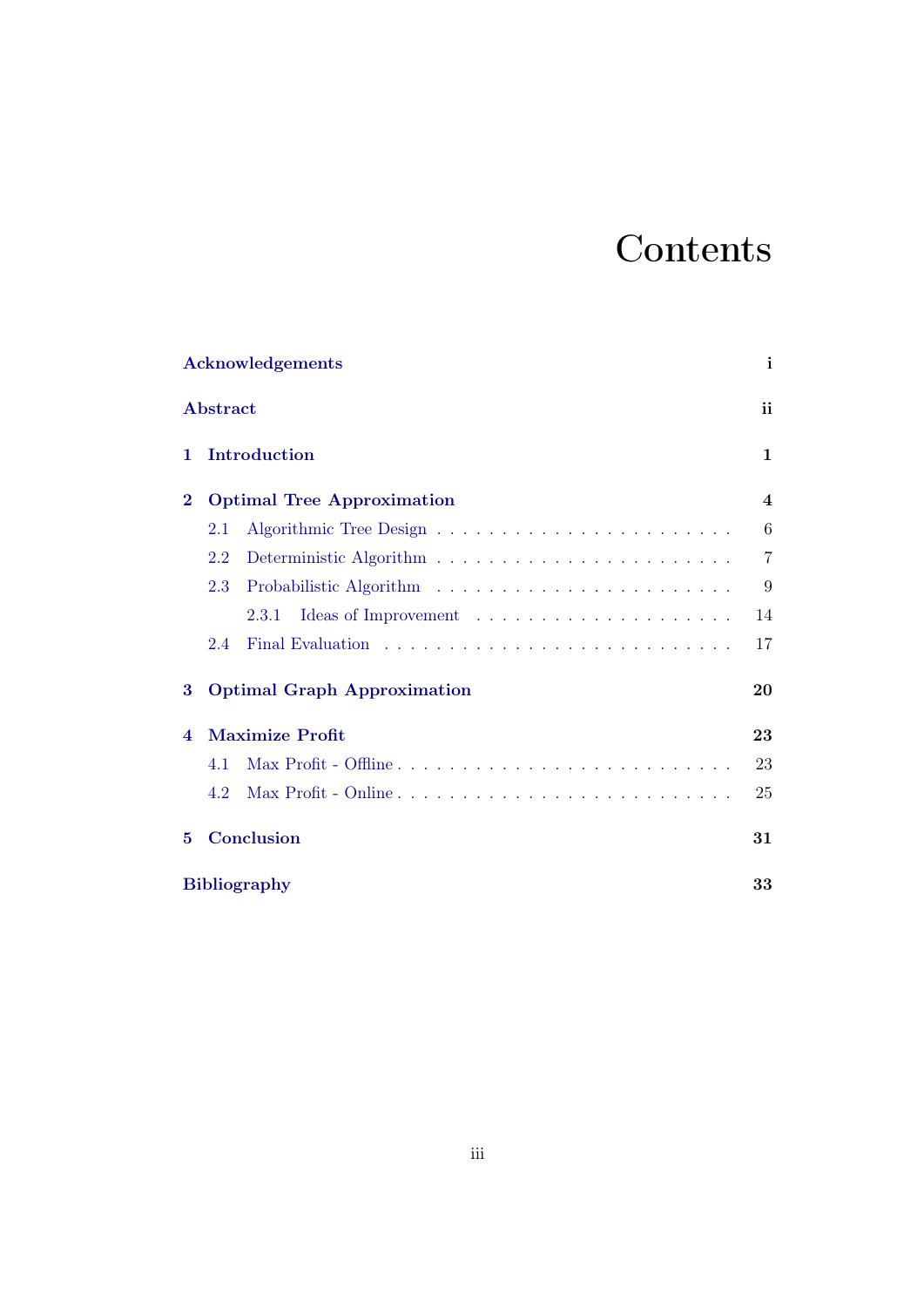# CHAPTER<sub>1</sub> Introduction

<span id="page-4-0"></span>The high potential of distributed ledger technologies (DLT's), like blockchain, could not yet be fully exploited. Existing throughput problem remains as a fundamental impediment [\[2\]](#page-36-2). For instance, the two popular permission-less blockchains Bitcoin [\[3\]](#page-36-3) and Ethereum [\[4\]](#page-36-4) are able to process only 3-7 and 7-15 transactions per second, respectively. Whereas, the networks of credit card companies (e.g. Visa, MasterCard, etc.) are able to process some thousands of transactions per second. Two approaches to overcome the issues have been presented. In Sharding [\[5\]](#page-36-5) [\[6\]](#page-36-6), the blockchain is split up in multiple chains, which run in parallel in order to increase the throughput. In a Payment Network [\[7\]](#page-36-7), transactions are processed through off-chain channels (without adding the transaction to the blockchain). An underlying blockchain is used to open and to close channels and as security guarantee. Payment Networks seem to be the more promising solution, since data volume can be taken away completely from the blockchain.

Lightning [\[8\]](#page-36-8) and Raiden [\[9\]](#page-36-9) are implementations of a payment network on top of the Bitcoin network and Ethereum network, respectively. Such networks allow the users to create peer-to-peer payment channels between each other, which enables to transfer money without any fees. Costs only occurs when opening and closing a channel, since in each case, a single transaction to the underlying blockchain (e.g. Bitcoin, Ethereum, etc.) is required, which comes with a transaction fee. By creating a channel the user needs to assign capital on the channel, which is not available for him during channel's existence. The locked capital is used as a security deposit. In case multiple users connect to each other, a network is created which enables to route payments from user to user through the network instead of creating new costly channels.

An user created payment network is capital inefficient, since not the optimal network structure is created such that minimal capital is required to process all payments in the network. In addition, the number of open payment channels of an user is limited to its total capital, since capital has to be assigned on its channels. These issues are addressed by introducing a Payment Service Provider (PSP) [\[7\]](#page-36-7), which defines the network structure while taking over the capital deposit. Instead of creating a channel between two users, a three-party channel between the two users and the PSP is created, whereby the channel is funded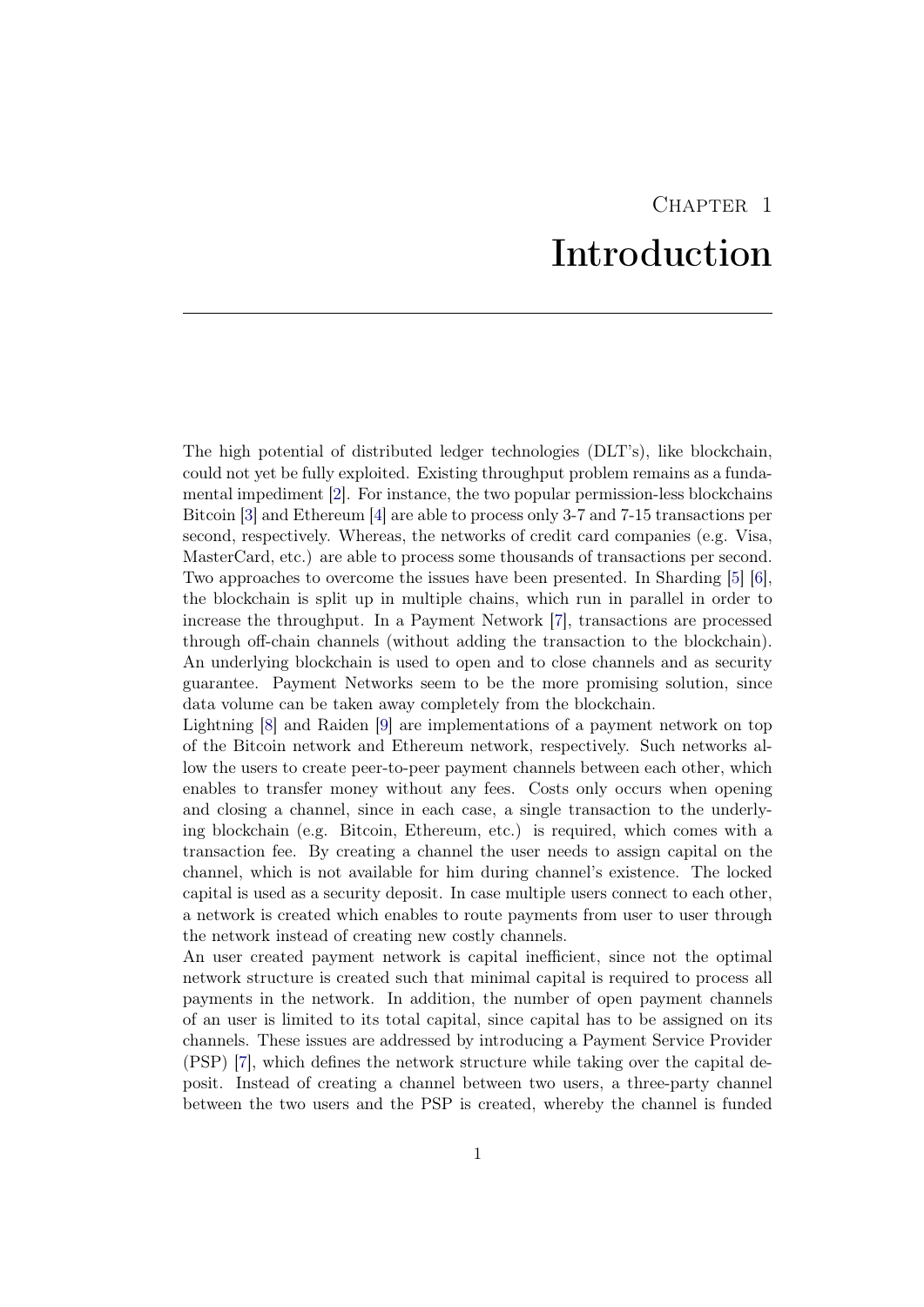#### 1. INTRODUCTION 2

capital constraint.

only by the PSP. The PSP deposits capital to open channels and pays the fees on the blockchain. In return, it gets a tiny monetary compensation for its service. The PSP has strong incentive to minimize the required capital (capital to create the channels) and to maximize the profit. Avarikioti el al. [\[1\]](#page-36-0) discussed the problems a PSP is faced from an algorithmic perspective. It could be shown that maximizing the profit is NP-hard given the capital assignments. Further, it has been proven that a star network structure yields a 2-approximate of the optimal capital for minimizing the capital. Moreover, it has been proven that not even for a single channel, a deterministic competitive algorithm for adaptive adversaries exists in the online case such that the profit is maximized given a

The contribution of these works is strongly related to the findings in [Avarikioti el al.] [\[1\]](#page-36-0). The focus of this project lies on designing an approximation algorithm to maximize the profit. Firstly, considering trees structures only, algorithmic solutions to minimize the required capital are discussed and a probabilistic algorithm, which provides a closer average approximation than a star structure, is presented. Further, the problem is extended to connected graphs by allowing cycles. A cost function is introduced to model the number of channels together with the required capital. It is focused on minimizing the costs. Finally, approximation schemes to maximize the profit are discussed for the offline and online case.

**Model - Payment Network**: It is modelled as a graph  $G(V, E, C<sub>L</sub>, C<sub>R</sub>)$ , where vertex  $v$  can be a sender or a receiver of a transaction, where edge  $e$  is a channel between two vertices, and where  $c_{e<sub>L</sub>}$  and  $c_{e<sub>R</sub>}$  are the capital assignment of edge  $e$  $(v_i - v_j \text{ with } 1 < i < j < n$ , for *n* vertices) on the left side and on the right side, respectively.

A transaction  $t_i = (s_i, r_i, a_i)$  with  $0 < i < k$  consist of a sender  $s_i$ , a receiver  $r_i$  and a payment amount  $a_i$ , can be routed arbitrary through the network. A strategy  $S_e = \{-1, 0, 1\}^n$  defines if a transaction is routed on edge e from left to right (1), right to left  $(-1)$  or not routed through  $e(0)$ .

The model contains the characteristic that capital  $c_{e_i}$  is temporally locked on the edge  $e_i$  as long as  $e_i$  exists. Moreover, the capital  $c_{e_i}$  can only be moved along  $e_i$  from left to right, or right to left, since the model does not allow capital to be moved from  $e_i$  to any other edge  $e_i$  through a vertex. The only way to move capital from  $e_i$  to  $e_j$  is to unlock  $c_{e_i}$  by removing edge  $e_i$  (closing the channel) and assign capital on  $e_i$  (opening an additional channel), but to close as well as to open a channel cause a fee  $\varphi$ . The fee  $\varphi$  represents the variable fee for executing a transaction on the Bitcoin network.

Definition 1.1 (Cost). Interest are obtained for capital in the economy. Since, the capital  $C$  is locked in the network, the interest on the locked capital are a part of the costs besides the number of edges m:

$$
Co = \varphi m + \alpha C = m + \alpha C
$$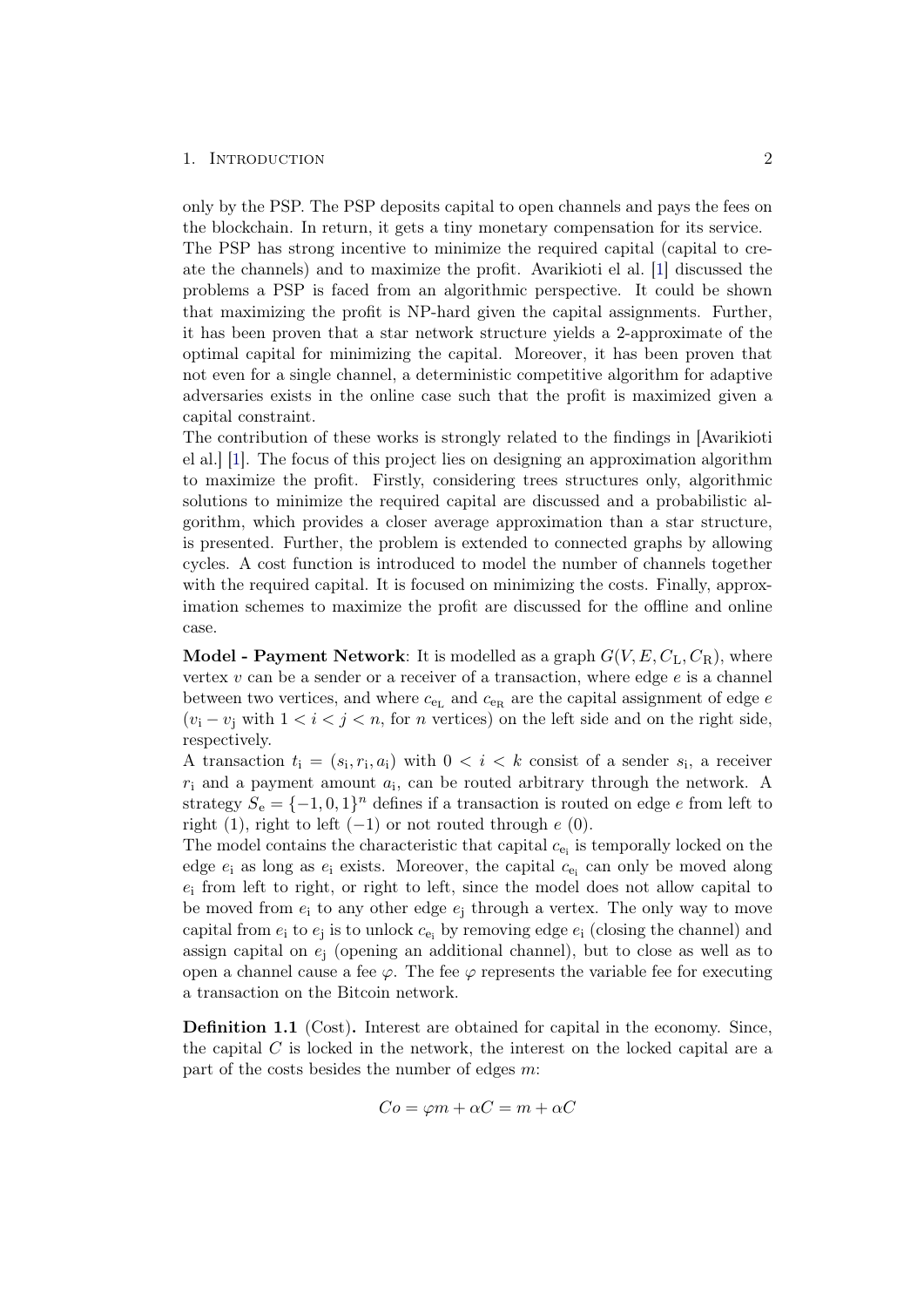#### 1. INTRODUCTION 3

, with a interest rate  $\alpha \in [0,1]$  and with  $\varphi$  assumed equal to 1.

**Definition 1.2** (Profit). the profit P obtained by processing  $k$  transactions is defined as:

$$
P = \epsilon k - Co = k - (m + \alpha C)
$$

, with a constant earning per transaction  $\epsilon = 1$ 

<span id="page-6-0"></span>Problem 1.3 (Tree Design for All Transactions). Given, a set of transactions  $Tx$ , determine a tree T which requires the minimum required capital (optimal) capital) to process all transactions.

<span id="page-6-1"></span>Problem 1.4 (Graph Design for All Transactions). Given, a set of transactions  $Tx$ , determine a graph  $G$  which minimize the costs to process all transactions.

<span id="page-6-2"></span>Problem 1.5 (Transaction Selection to Maximize Profit). Given, a set of transactions  $Tx$  and a capital limit  $C_{\text{limit}}$ , determine a tree  $T$ , a set of chosen transactions  $T_{\text{chosen}}$  and a capital assignment  $C$ , such that the profit is maximized.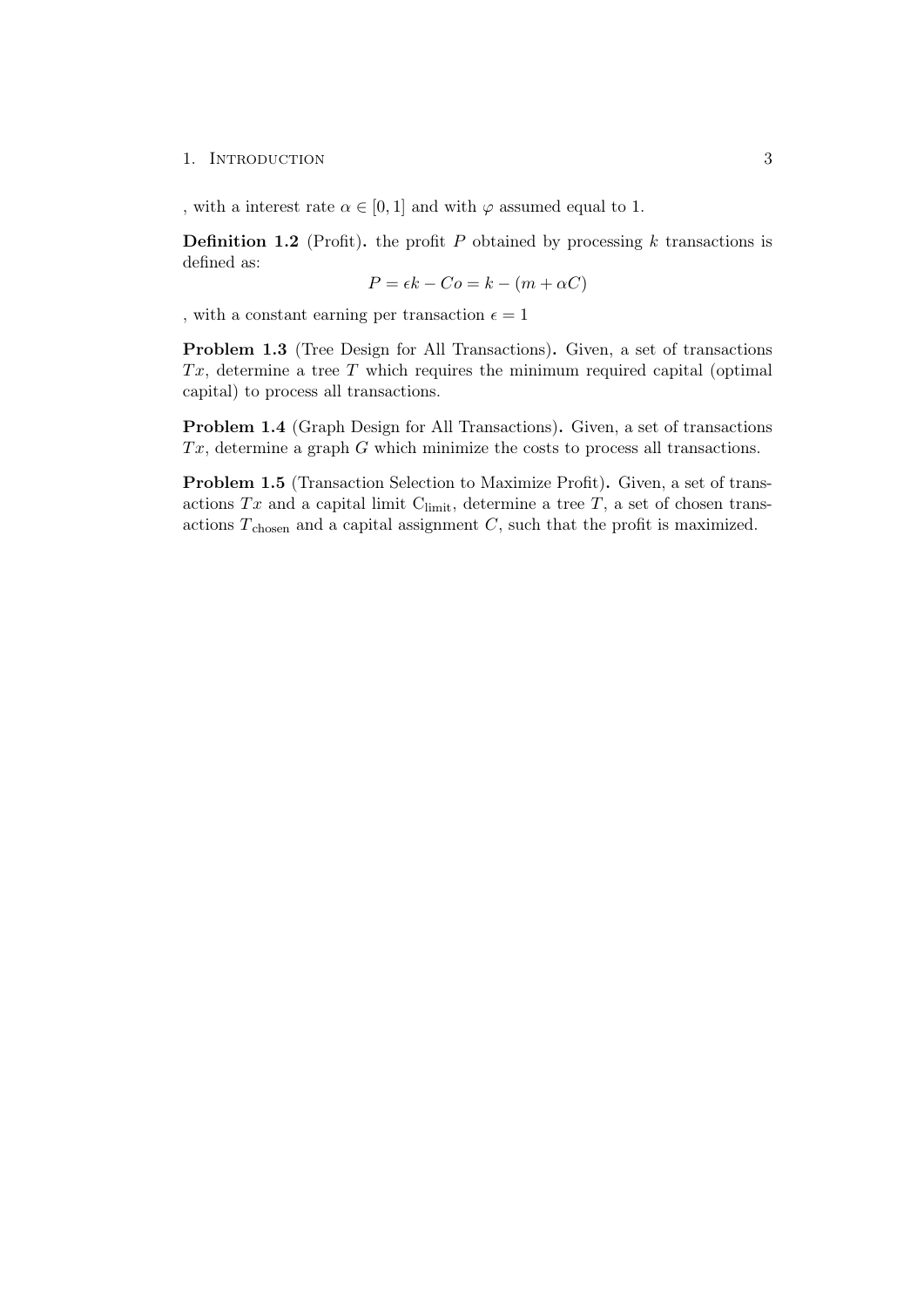## $CHAPTER$  2

## <span id="page-7-0"></span>Optimal Tree Approximation

In this chapter, Problem [1.3](#page-6-0) - [Tree Design for All Transactions](#page-6-0) is studied. The problem constrains the network topology to a tree structure, thus, the profit becomes a function of the number of nodes  $n$  and the required capital  $C$ , since the number of edges becomes well-defined with  $m = n - 1$  and all transactions are processed. The profit  $P$  is equal to:

$$
P = k - (m + \alpha C) = k - (n - 1 + C)
$$

, without loss of generality  $\alpha$  is assumed to be equal to 1, since it has no effect on the optimization problem. For a network of  $n$  nodes and a transaction set of length  $k$ , the profit becomes maximal by minimizing the required capital  $C$ , i.e. by having the optimal tree as network structure. Throughout this chapter, the problem of calculating the optimal tree is discussed.

An algorithm is required to calculate the capital demand of a given network structure. At first such an algorithm is briefly introduced. Subsequently, challenges of designing an algorithmic solution of the problem are discussed in the first Section. Further in Section [2.2](#page-10-0) an algorithm based on the largest payment amounts is presented and analyzed on its performance. And finally, in Section [2.3](#page-12-0) a probabilistic algorithm, which provides a closer average approximation than a star structure is presented.

Calculate required capital for a given graph  $(Alg, 1)$  $(Alg, 1)$ : It is calculated by forwarding the transaction from the sender to the receiver through the network. While forwarding a transaction from one node to the other, the capital on the edge between them is updated according to the payment amount. In the worst case, when all nodes lie on one line, it is going to take  $(n - 1)$  times until a single transaction is forwarded through the graph. It follows that to calculate the required capital for a graph, it takes

<span id="page-7-1"></span>
$$
\mathcal{O}_{\text{cap}} = k(n-1) \tag{2.1}
$$
\n
$$
\Omega_{\text{can}} = k
$$

iterations, with  $k$  the number of transactions and  $n$  the number of nodes.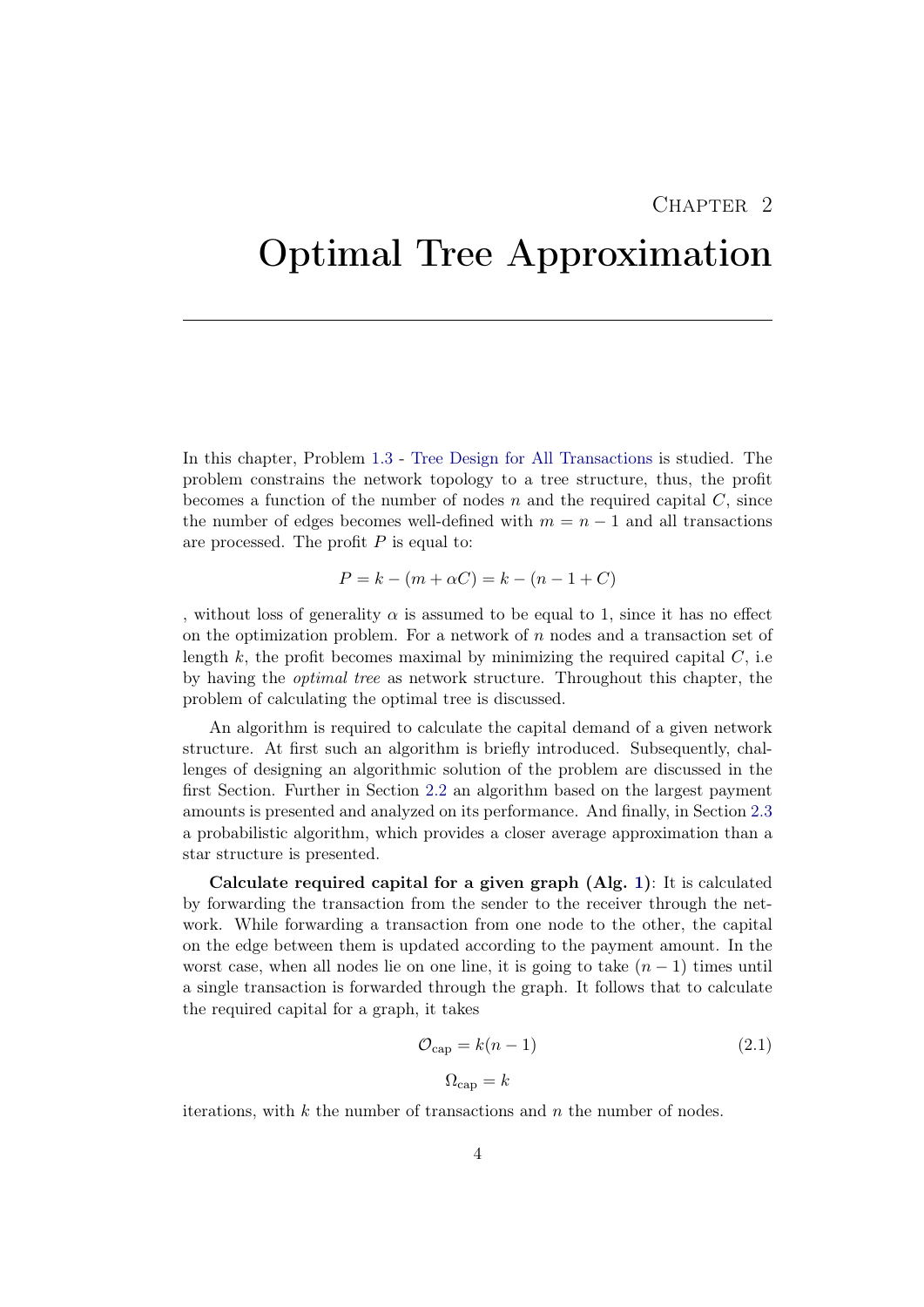```
Algorithm 1: Calculate required capital for a given graph
   input : Graph G = (V, E)input : A set of transactions t_i = (s_i, r_i, a_i)output: required capital C to process all transactions on G1 \, C = 02 for each edge e in G do
 \mathbf{3} for direction d in {left (l), right (r)} do
 4 | On edge e in direction d, capital c = 05 | On edge e in direction d, maximum capital c_{\text{max}} = 06 end
 7 end
 \bf{s} for each transaction t_i do
 9 / * sender, receiver, payment amount */10 s_i, r_i, a_i = t_i11 c_i = s_i12 while c_i := r_i do
13 | h_i = next hop on the shortest path c_i to r_i14 \ \ capital on directional edge e_{c_i-to-h_i} + = a_i15 | capital on directional edge e_{h_i-to-c_i} = a_i\begin{array}{|c|c|c|c|c|}\hline \textbf{16} & \textbf{if } capital \ on \ e_{c_i\text{-}to\text{-}h_i} > c_{max} \ on \ e_{c_i\text{-}to\text{-}h_i} \ \textbf{then} \end{array}17 | \log c<sub>max</sub> on e_{c_i-to-h_i} = capital on e_{c_i-to-h_i}18 | end
19 end
20 end
21 for each edge e in G do
22 for direction d in {left (l), right (r)} do
23 | C+ = c_{\text{max}} on edge e in direction d
24 end
25 end
26 return C
```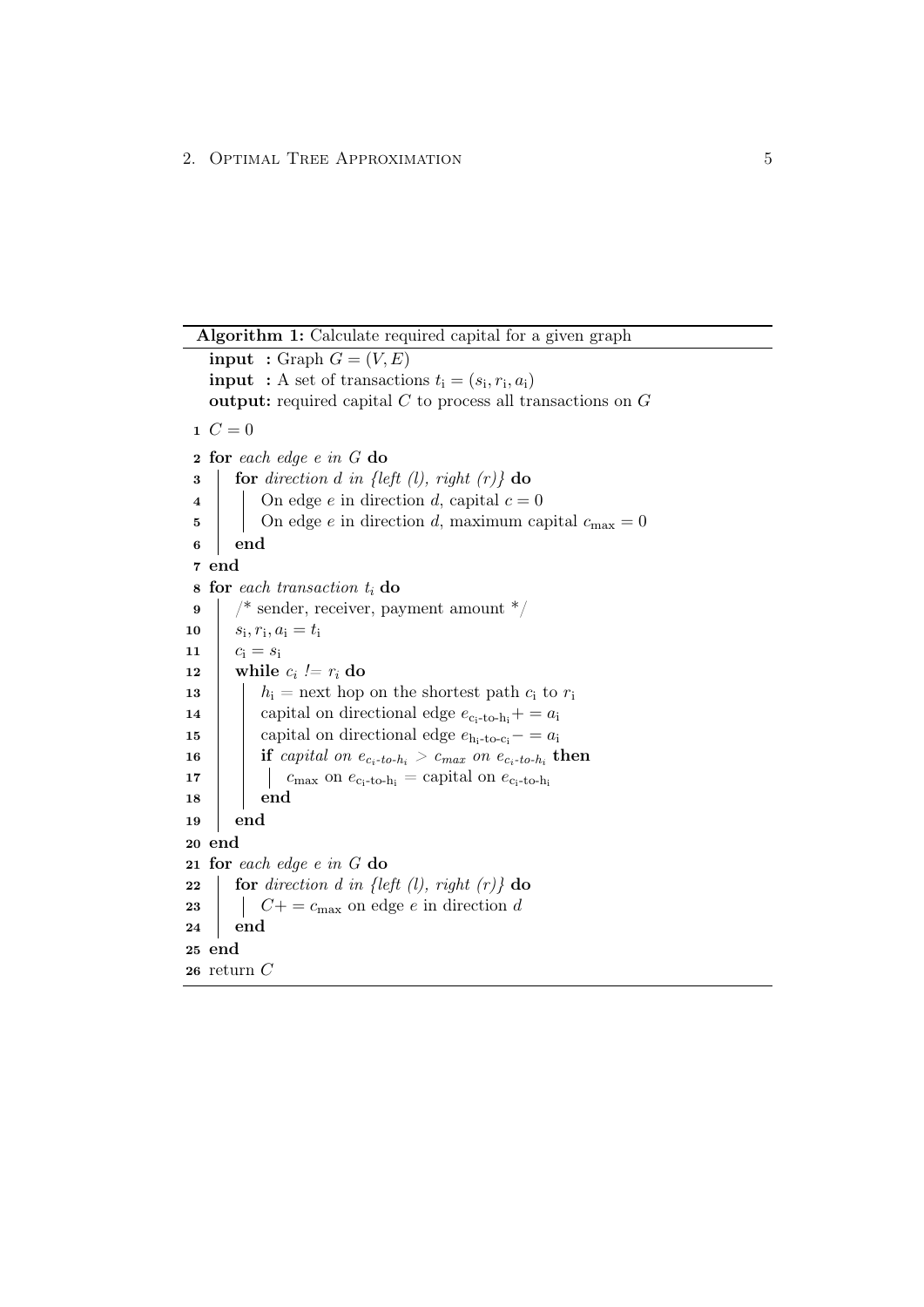<span id="page-9-1"></span>

Figure 2.1: Order matters. Transactions on a single edge between node A and B

## <span id="page-9-0"></span>2.1 Algorithmic Tree Design

The aim is to design an algorithm, which takes a set of transactions as input and returns the optimal tree as output. Unfortunately, solutions of well-known graph problems cannot be applied, since a few characteristics of the payment network lead to significant differences, and thus, to a new problem. In a first step, these characteristics are discussed. And, it is pointed out why well-known optimization schemes can not be applied. In a second step, parameters, which can be used to design an algorithm, are briefly analyzed.

Characteristics - Moving Capacity: The capacity of one side of an edge is moving with the transaction to the other side. Assuming, node  $A$  and  $B$  have allocated an edge between each other with a value of 10 on both sides. When A sends 5 units to  $B$ ,  $A$ 's capacity of 10 will be reduced to 5 and  $B$ 's capacity of 10 will be increased to 15. The amount of money a node is able to send along its edges (capacities) is variable and depends on the previous transactions routed through the edges.

Characteristics - Order Matters: The order of the transactions in the transaction set matters. The required capital (the optimal tree) becomes different by changing the order of the transactions. A brief example is given for two nodes, see Figure [2.1.](#page-9-1) There are 2 transactions from  $A$  to  $B$ , and 1 transactions from B to A. In the first set  $(1)$ , A and B alternate with sending a value of 10. It yields to a required capital of 10. In the second set (2), the last two transactions are switched. It yields to a capital demand of 20. The dependence on the order seems not to be significant for a single edge, but it becomes challenging when it comes to multi-hops.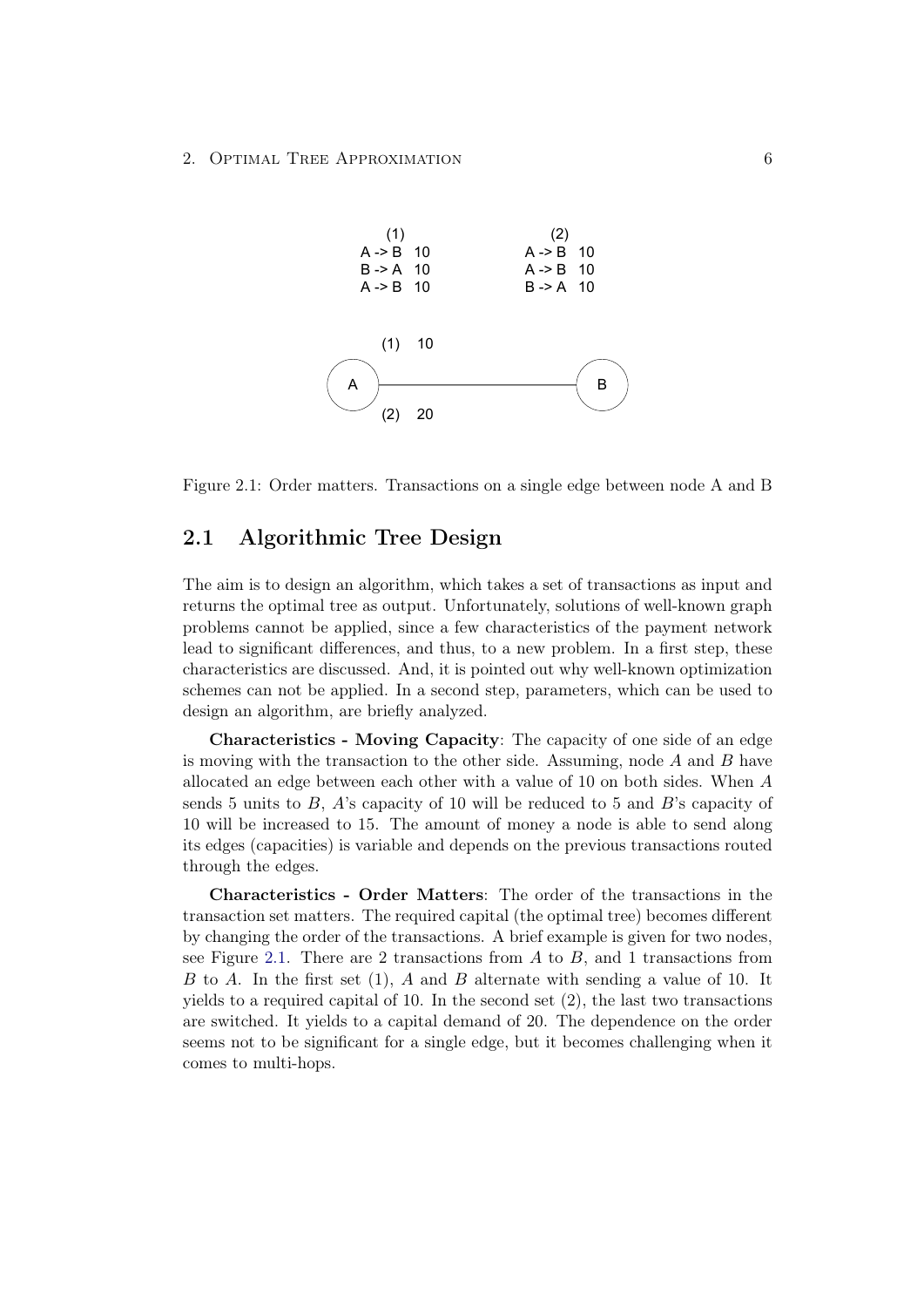2. OPTIMAL TREE APPROXIMATION 7

Parameters: Only a few parameters can be used to design an approximation algorithm based on transactions.

- using the payment amounts, e.g. creating an edge for transactions with the highest amounts.
- using the number of transactions between two nodes as a parameter, e.g. connecting the nodes with many transactions between each other.
- using the capital assignments on the edges, e.g. on a random topology, reducing the assignments one edge by changing the topology. But, it is more complex, since changing the topology might force an increase of capital on other edges.

Optimization Scheme - Dynamic Programming: It can be applied when the problem has an optimal substructure and overlapping sub-problems [\[10\]](#page-36-10). Unfortunately, it is not the case for Problem [1.3.](#page-6-0) Optimal substructure means, that the problem can be divided into sub-problems and the solution can be obtained by the combination of the optimal solution to its sub-problems. Going back to the problem of creating the optimal tree out of a set of transactions, there are two ways of dividing. One can split the transactions into several sets (e.g. of size 1) and calculate the optimal sub-tree for each set. But, no solution could be found to combine the sub-trees to one tree because of the moving capacity. Or, one can split the transactions along the nodes by creating node sub-sets S. All transactions between the nodes in  $S_i$  form a transaction set. But, the remaining transactions which take place between nodes of different node sub-sets (between nodes of  $S_i$  and  $S_j$  do not enable optimal substructure. The remaining transactions have an impact on the solution of  $S_i$  and they can not been modelled as transactions from outside because of the moving capacity.

### <span id="page-10-0"></span>2.2 Deterministic Algorithm

In this chapter only deterministic approaches are considered. At first, an algorithm which returns the best star structure (star structure requiring minimal capital) and its capital demand for a transaction set is presented. Secondly, an algorithm which creates a tree structure based on the payment amount of the transaction is shown. Finally, the two algorithms are analyzed on their capital demand by testing them on various transaction sets.

Best star (Alg. [2\)](#page-11-0): It calculates the star (or also called hub) with the minimum capital demand to process all transactions (best star). It takes a set of transactions  $TXs$  as input and simply brute-force every star of n nodes on  $TXs$ . Routing a transaction through the graph requires only two hops at maximum. Thus, calculating the capital demand of a star takes only  $2k$  iterations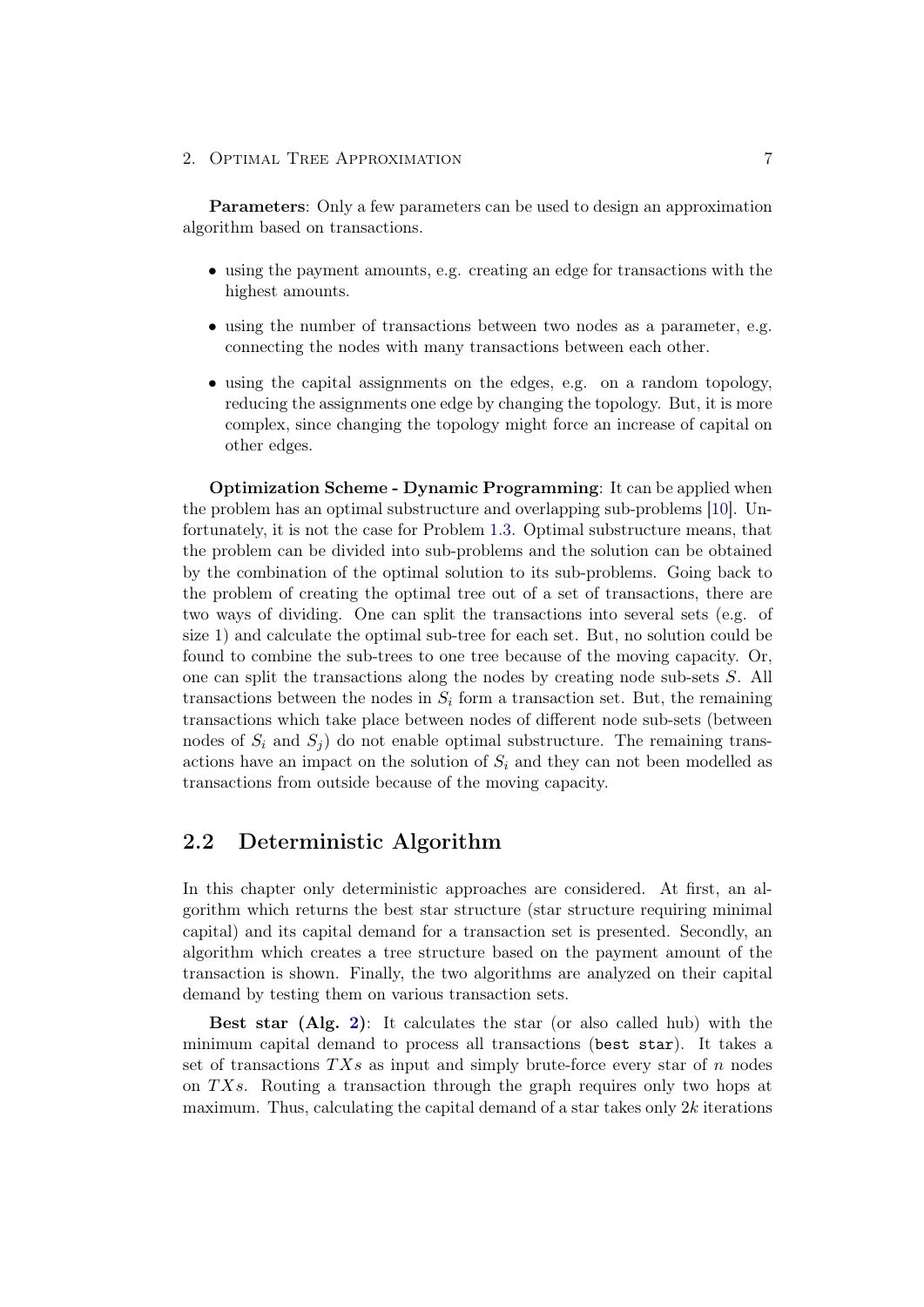Algorithm 2: Best star

**input** : A set Txs of transactions  $ti = (s_i, r_i, a_i)$ output: A star  $S = (V, E)$ 1  $C = \max$  interger 2  $V =$  get all nodes in S 3 for each v in V do 4 center =  $v$  $5 \mid V, E = \text{get star}(center, V)$ 6 c = required capital of star  $(V, E)$  and transaction set Txs  $\tau$  if  $c < C$  then  $8 \mid C = c$ 9 |  $S = (V, E)$  $10$  end 11 end 12 return  $S, C$ 

<span id="page-11-0"></span>at maximum and k iterations at minimum for  $k$  transactions. It results in a time complexity of:

$$
\Theta_{\text{star}} = \Theta(kn) \tag{2.2}
$$

Create a tree based on largest payments (Alg. [3\)](#page-12-1): It creates a tree according to the value of the payment amount of the transactions. A tree  $T$  is created by selecting the transactions in decreasing order of the payment amount and making sure that a path between sender and receiver exists. In case no path does exit between sender and receiver, an edged is added between them.

The algorithm has a run-time, independent on the number of nodes  $n$ . It yields a time complexity of

$$
\Theta_{\text{lpa}} = \Theta(k) \tag{2.3}
$$

for k transactions.

Required capital analysis (Fig. [2.2\)](#page-13-0) The approximation factors of the two algorithms are analyzed experimentally. 100 transaction sets are created uniformly at random for 3 to 8 nodes (for each number of nodes 100 sets). The number of transaction  $(nTx)$  in each set is chosen to be dependant on the number of nodes n, with  $nTx = 10*n$ . Finally, the algorithms are executed for each transactions set and they are compared to each other by creating a ratio of their required capital. In addition a random tree is picked and its capital deman is calculated as a further reference. The outcome of this analysis is presented in Figure [2.2.](#page-13-0) It shows the average approximation of optimal capital for random tree and largest payment algorithm related to the best star. It can be seen, that largest payment alg. provides a better approximation than just picking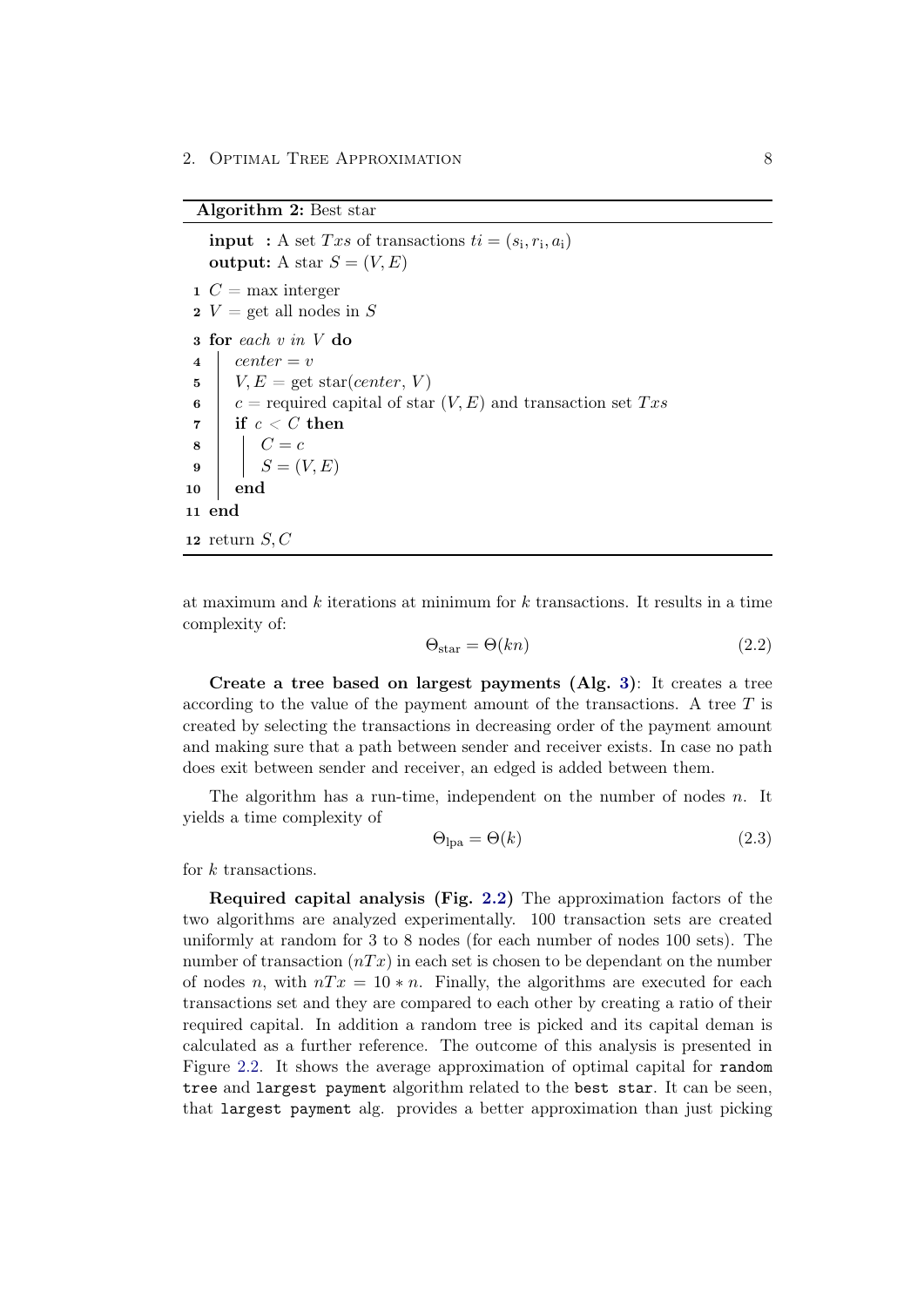Algorithm 3: Create a tree based on largest payments

**input** : A set Txs of transactions  $ti = (s_i, r_i, a_i)$ output: A tree  $T = (V, E)$  $1 E \leftarrow \{\text{empty}\}$  $2 V \leftarrow \{\text{empty}\}\$ 3 while Txs is not  $\{empty\}$  do 4  $t_{\text{max}}$  = get  $t_i$  with the highest payment amount in Txs 5 remove  $t_{\text{max}}$  from  $Txs$ 6  $\, s_i, r_i, a_i = t_{\text{max}} \,$  /\* sender, receiver, payment amount \*/ 7 if  $s_i$  or/and  $r_i$  does not exist in V then 8 |  $\Box$  add  $s_i$  or/and  $r_i$  to V 9 end 10 if path  $s_i$  to  $r_i$  does not exist in E then 11 | add edge  $s_i - to - r_i$  to E 12 end 13 end 14 return  $V, E$ 

<span id="page-12-1"></span>a tree at random. But, it can also be seen, that best star provides a better approximation of optimal capital.

## <span id="page-12-0"></span>2.3 Probabilistic Algorithm

The purpose of this chapter is to present a probabilistic algorithm, which calculates the optimal tree with probability  $p$  for a transaction set. Further, the algorithm is experimentally analyzed regarding its termination behavior, time complexity and probability of finding the optimal tree. The analysis is based on 60 transaction sets containing 200 transactions each. The transactions are generated uniformly at random for a different number of nodes. There are always 10 sets for 3, 6, 9, 12, 15 and 18 nodes. For each set 1000 iterations of the algorithm are done. These 60 transaction sets are referred as data set and the 1000 iterations of the algorithm on each set are referred as experiment for the rest of this chapter. At the end, ideas for improvements of the algorithm are discussed and analyzed.

Random Edge Optimization (REO) (Alg. [4\)](#page-14-0): It takes a random tree and a set of transactions as an input. The algorithm generates the optimal tree with probability  $p$  as output. The tree which requires the minimum required capital to handle all transactions is referred to as the optimal tree. The idea is to optimize locally each single edge of the random tree  $T$ . At first, an edge of  $T'$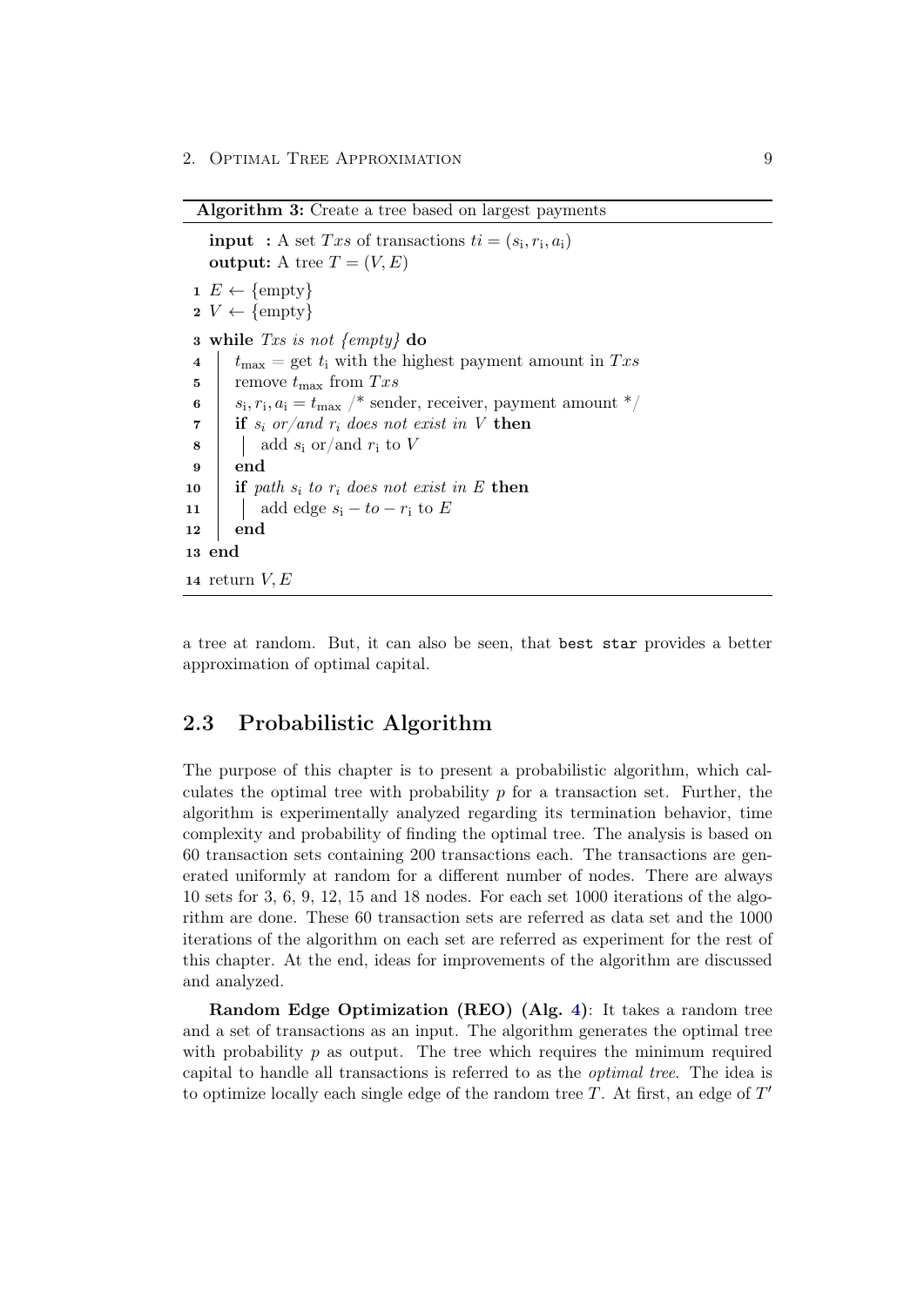<span id="page-13-0"></span>

Figure 2.2: Average approximation of optimal capital for random tree (rtree) and largest payment algorithm (largest payment) related to the best star (star)

is randomly selected and temporarily removed. What remains are two sub-trees  $T_1$  and  $T_2$  of  $T'$ . In a next step, the best edge (the edge which results in the least required capital) is selected out of all possible edges, which connects the two sub-trees  $T_1$  and  $T_2$ . That means the required capital for all trees results by connecting  $T_1$  and  $T_2$  with one single edge is calculated and the one with the least demand on required capital is selected. In case the best edge  $e_{best}$  is the original edge  $e_r$  this edge is marked. Otherwise if a new edge is selected all marks of  $T'$  are removed. The marking of the edges is introduced because when an edge of the tree  $T'$  is changed, all previous calculated best edges might not be optimal anymore. Finally, the process is repeated until all edges of  $T'$  are marked.

Termination Two questions arise:

- 1. Does the algorithm always terminate?
- 2. When does it terminate?

(1) The algorithm terminates in the worst case after all possible trees  $n^{n-2}$ have been processed, which is achieved by having a list of already processed trees  $(PT)$ .

(2) For answering this question only the outer loop has to be considered. Since an analytic solution could not be found, this question is answered by counting the number of rounds of the outer while-loop in the experiment. In Figure [2.3](#page-15-0) the outcome of the measurements is presented. It shows the rounds normalized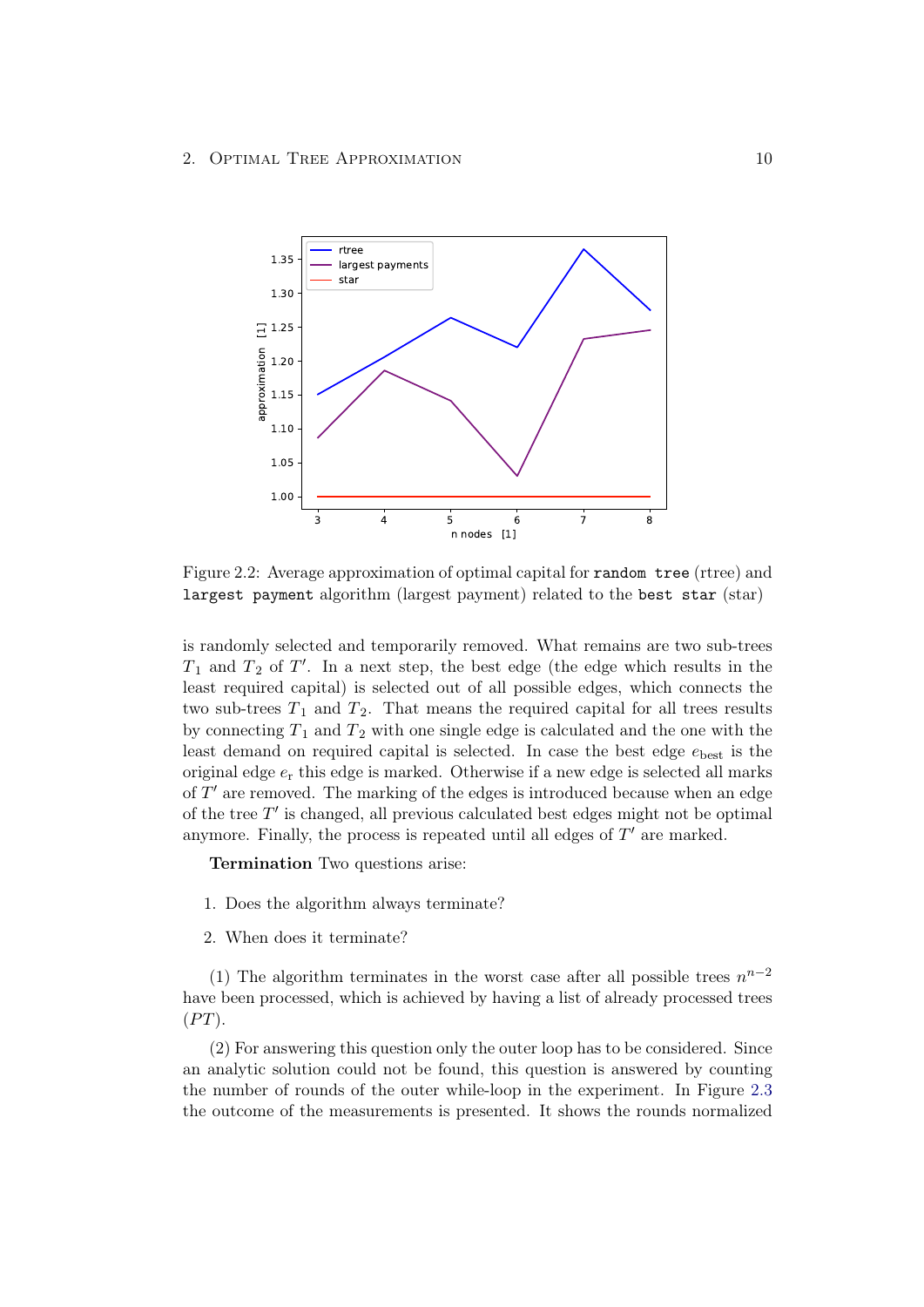Algorithm 4: Random Edge Optimization (REO)

<span id="page-14-0"></span>**input** :  $T = (V, E) \leftarrow$  a random tree **input** :  $Txs \leftarrow$  a set of transactions **output:**  $T' = (V, E') \leftarrow$  optimal tree with probability p output:  $C \leftarrow$  required capital to process all transactions  $1 \tT' = T$ 2  $PT = \{\text{empty}\}\!/$  \* processed trees \*/ 3  $e_{\text{best}} = \{\text{empty}\}\$ 4 add  $T'$  to  $PT$ 5  $C$  = required capital of the tree T' and transaction set Txs 6 while an unmarked edge exists in E' do 7 er = randomly select an edge from  $E' \setminus \{e_{\text{best}}\}$  $\begin{aligned} \mathbf{8} \quad &| \quad T_1, T_2 = \text{subtrees of } T' \backslash \{e_\mathrm{r}\} \end{aligned}$ 9  $e_{\text{best}} = e_{\text{r}}$ 10 **for** each edge e connecting  $T_1$  and  $T_2$  not equal  $e_r$  do 11 T <sup>00</sup> = (V, E0\{er} + e)  $12$  if T" not in PT then 13  $\vert$   $\vert$  add  $T''$  to PT 14  $\Box$  capital = required capital of the tree T'' and transaction set  $Txs$ 15 if  $capital < C$  then  $16$  | |  $C = capital$ 17 | | |  $e_{\text{best}} = e$  $18$  | | end  $19$  end  $20$  end 21 if  $e_{best} == e_r$  then 22 | set a mark at edge  $e_{\text{best}}$ 23 end  $24$  else 25  $\left| E^{\prime} = E^{\prime} \backslash \{e_{\rm r}\} + e_{\rm best} \right|$ 26 memove the mark for all edges of  $E'$ 27 end 28 end 29 return  $T', C$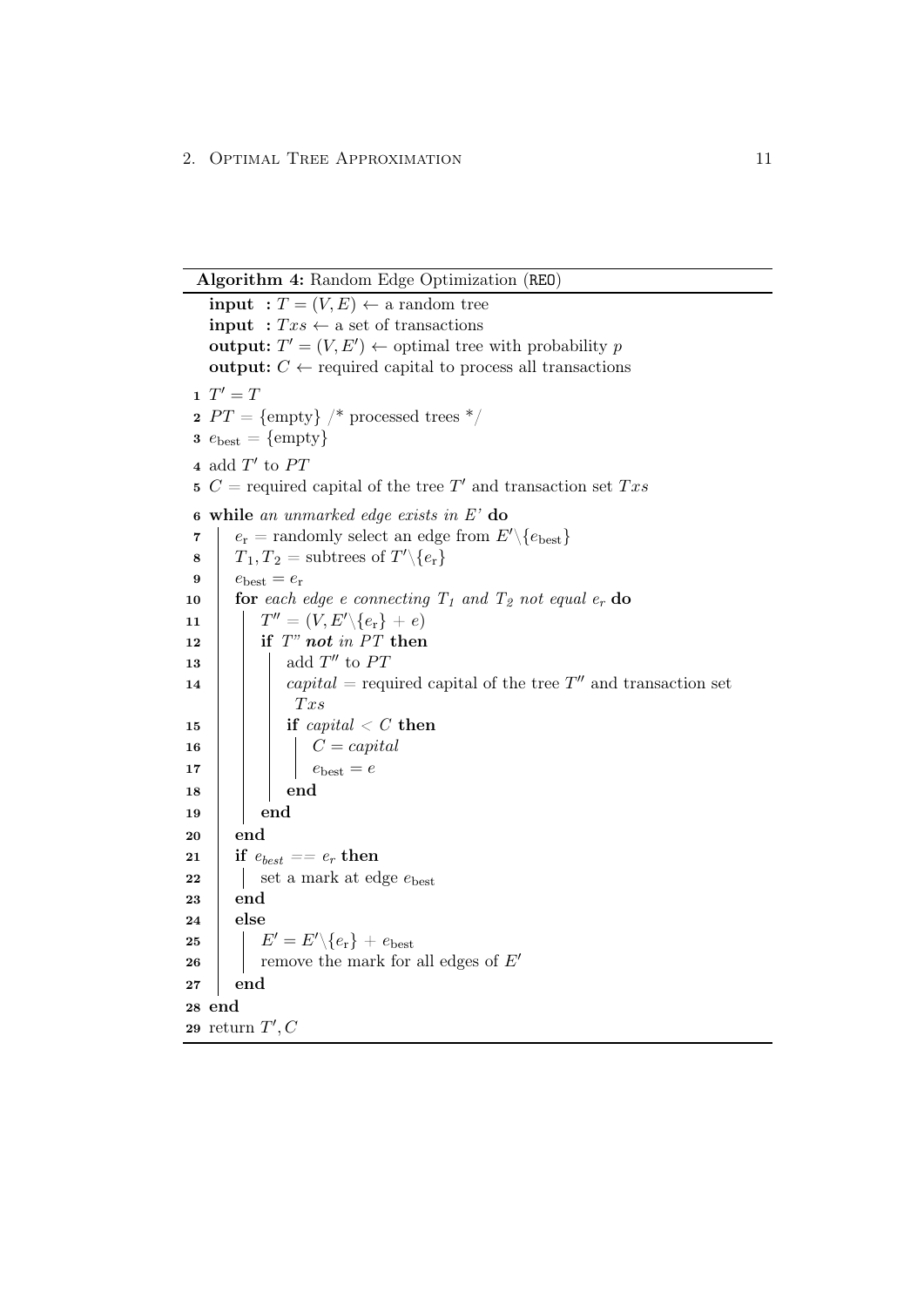<span id="page-15-0"></span>

Figure 2.3: Number of rounds of the outer while-loop normalized on the number of edges m

on the number of edges over the number of nodes in the transaction set. It can be observed that the boxes are very dense, or in other words the deviation is low besides a few outliers. Further, a slight logarithmic increase of the number of rounds strike out. Nevertheless, it is close to linear, therefore, a linear complexity is assumed:

$$
\mathcal{O}_{\text{while-loop}} = \mathcal{O}(nm) = \mathcal{O}(n^2)
$$
\n
$$
\Omega_{\text{while-loop}} = m = n - 1
$$
\n(2.4)

for  $m = n - 1$ .

**Time complexity** At first, the inner for-loop is considered. Two subtrees  $T_1$ and  $T_2$  remain after removing one edge from  $T'$ . The number of edges connecting the two subtrees is at least  $n-1$  and at most  $(\frac{n}{2})$  $(\frac{n}{2})^2$ , and thus

$$
\mathcal{O}_{T_1 - T_2} = \left(\frac{n}{2}\right)^2 = \frac{n^2}{4}
$$
\n
$$
\Omega_{T_1 - T_2} = n - 1
$$
\n(2.5)

Secondly, the outer while-loop, or in other words how many iterations it takes until all edges are marked, is analyzed. An edge of  $T'$  is marked when all other possible edges which connecting the subgraphs  $T_1$  and  $T_2$  requires more capital. It follows that it takes at least  $m = n - 1$  iterations until all edges of T' are marked.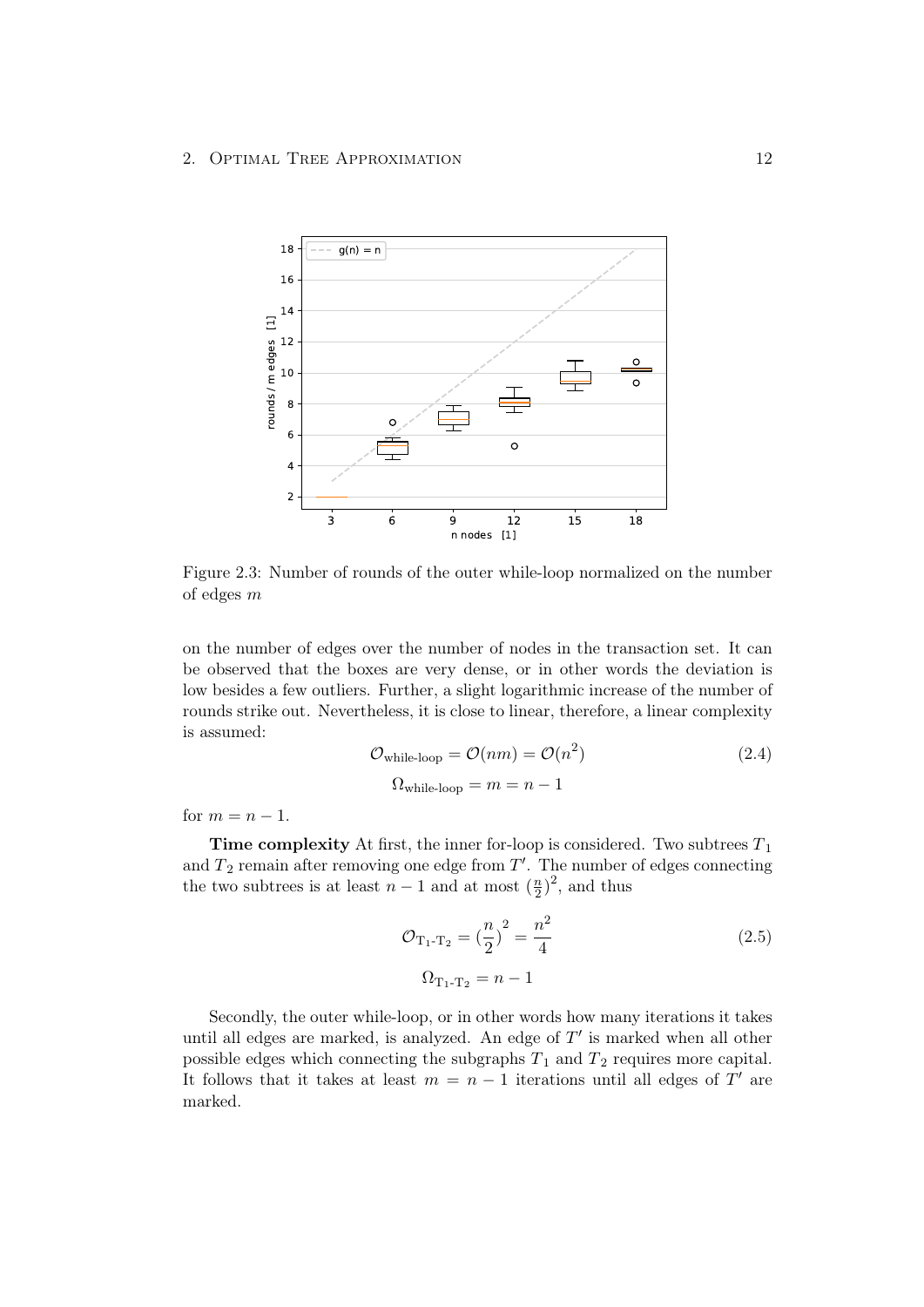<span id="page-16-0"></span>

Figure 2.4: Best, average and worst measured run-time normalized on k

Finally, combining all together and also taking into account the complexity of calculating the required capital of a tree  $\mathcal{O}_{\mathsf{cap}}$  of Equation [2.1,](#page-7-1) we derive the following time complexity

<span id="page-16-1"></span>
$$
\mathcal{O}_{\text{REO}} = \mathcal{O}_{\text{while-loop}} * \mathcal{O}_{T_1 - T_2} * \mathcal{O}_{\text{cap}} = \mathcal{O}(kn^5)
$$
\n
$$
\Omega_{\text{REO}} = \Omega_{\text{while-loop}} * \Omega_{T_1 - T_2} * \Omega_{\text{cap}} = \Omega(kn^2)
$$
\n(2.6)

for k transactions and n nodes.

In Figure [2.4](#page-16-0) the outcome of the run-time analysis is presented. It shows the best, worst and average measured run-time over  $n$  nodes. It can be observed, that the worst scales slightly below  $n^4$  and the best slightly above  $n^3$ . The measured run-time is within the expected bounds of  $[n^2, n^5]$ . Nevertheless, a brief explanation of the average complexity should be given by taking a deeper look at  $\mathcal{O}_{\text{cap}}$ . In the worst case, each transaction require  $n-1$  hops to reach its destination, though only occurring when all nodes form a chain and each transaction is from head to tail, or vice versa, which is rarely the case. Shen et al. [\[11\]](#page-36-11) has shown that the average diameter of a general tree structure is  $\Theta(logn)$ . Thus, the average complexity of calculating the required capital for general trees becomes  $\mathcal{O}_{\text{avgcap}} = \mathcal{O}(logn)$ . This yields an average complexity of the algorithm of  $\mathcal{O}(n^4 log n)$ .

Probability: The algorithm does not always return the optimal tree, since it might find a local minimum instead of the global minimum. Therefore, in the experiment the probability of finding the optimal tree is analyzed. In a first step,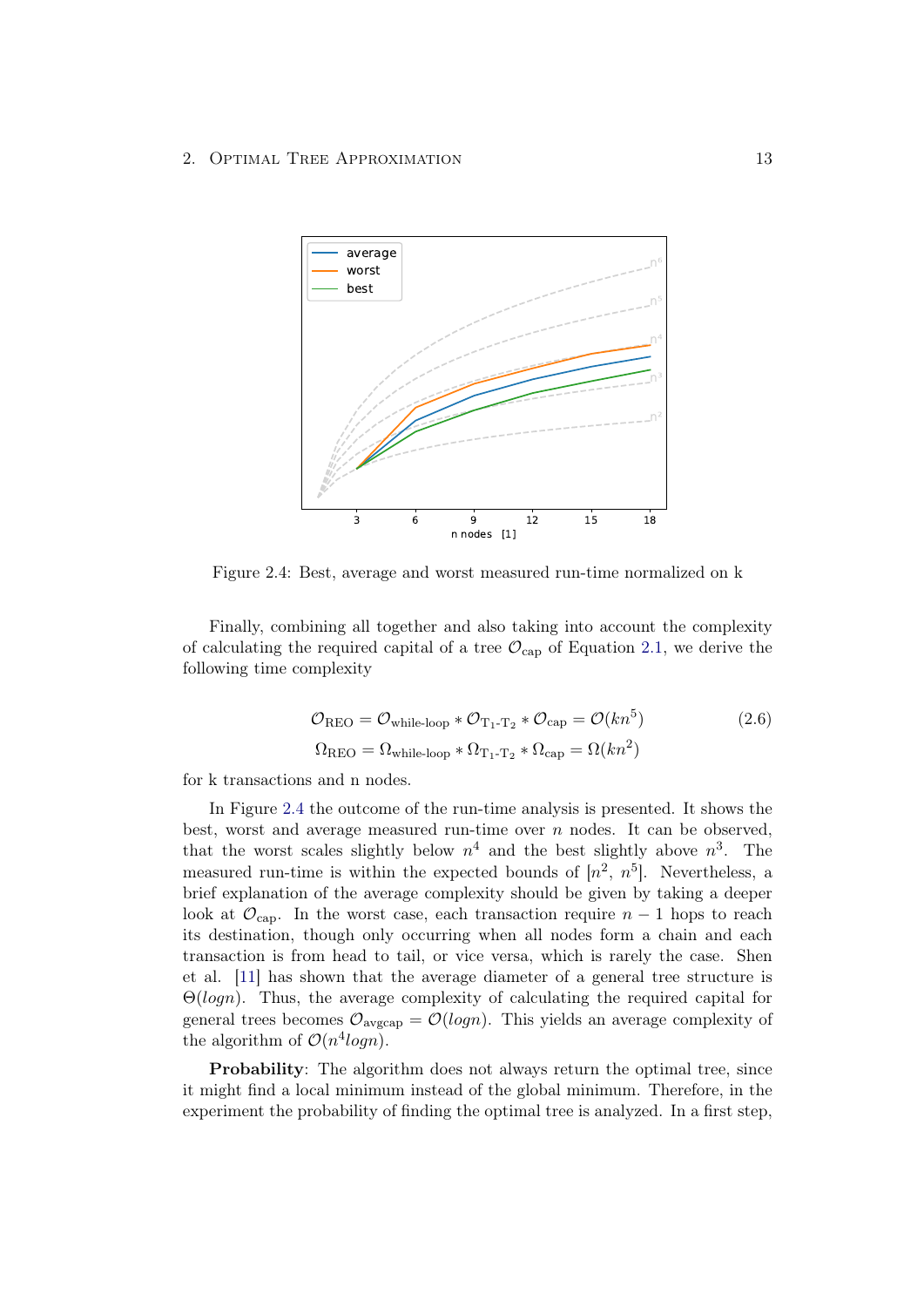<span id="page-17-1"></span>

Figure 2.5: Average probability to find the optimal tree

the optimal tree was found by a brute-force algorithm. The required capital, which is required to handle all transactions, is evaluated for each possible tree with n nodes. Unfortunately, the brute-force scales with  $n^{(n-2)}$ , and therefore, the time frame was only acceptable for brute-forcing up to 9 nodes. For 12, 15 and 18 nodes, the minimum out of 1000 iterations was assumed to be the optimum. In Figure [2.5](#page-17-1) the average probability is illustrated. It points out that the probability is decreasing rapidly by increasing the number of nodes. For only 3 nodes, the output is at 100 %. But, already for 9 nodes, the optimal is found with only 16  $\%$  and below 1  $\%$  for only 15 nodes. Unfortunately, the result is far from desired outcome of having a high probability for a large n.

Deviation: The deviation from the optimal tree, or in other words the approximation to the optimum, is analyzed. In Figure [2.6](#page-18-0) the outcome of the experiment is illustrated. It shows the distribution of the deviation from the optimal tree. It can be observed, that the average deviation is monotonically increasing and that distribution gets more spread with an increasing number of nodes.

#### <span id="page-17-0"></span>2.3.1 Ideas of Improvement

In this Section, we discuss some ideas for improving the algorithm both in terms of run-time and probability of optimality  $p$ . It was shown above that the average run-time scales polynomial with  $\mathcal{O}(n^4)$  which is not efficient for a large number of nodes. Moreover, the probability p becomes very low for a large  $n$ , and thus,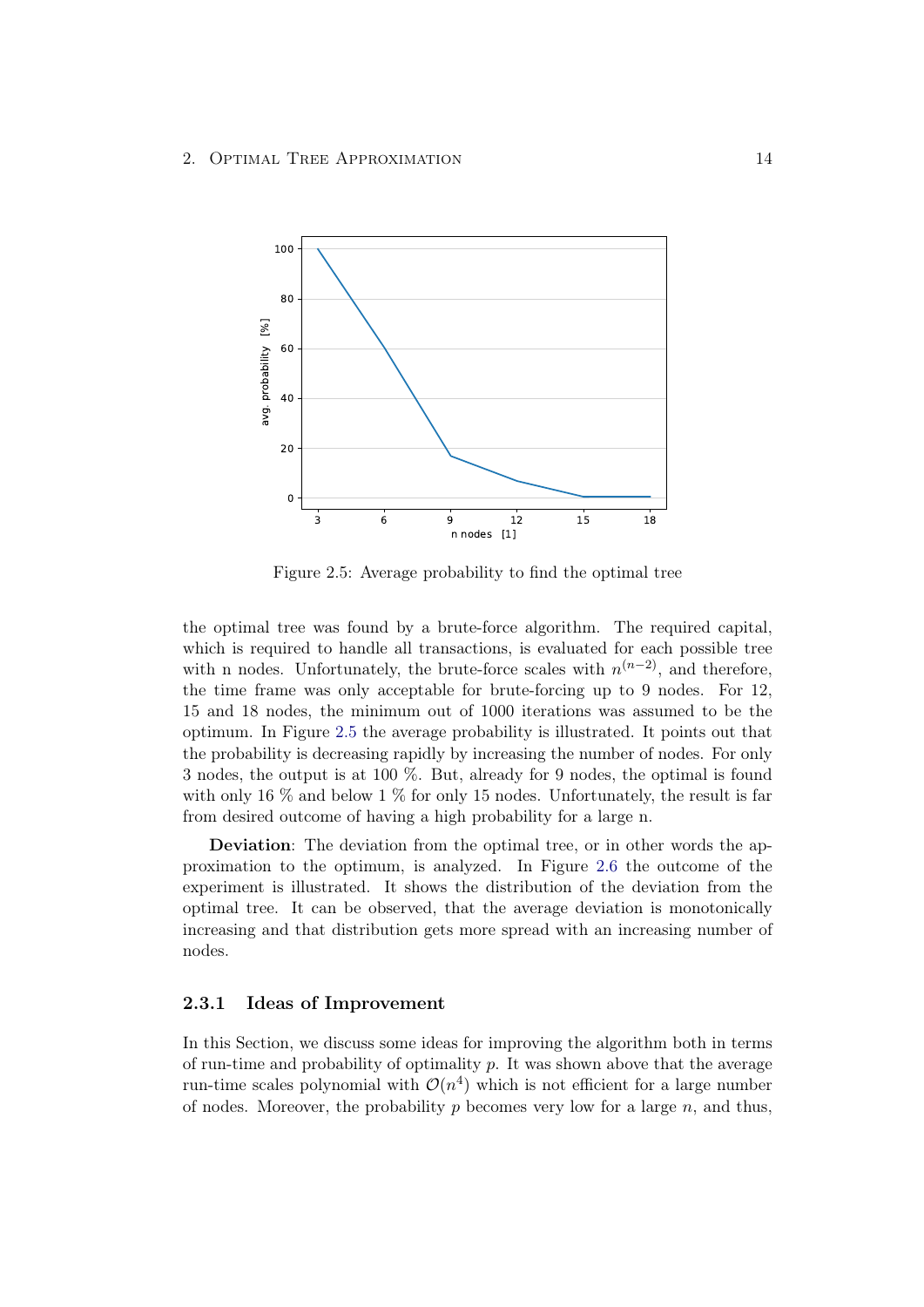<span id="page-18-0"></span>

Figure 2.6: Deviation from the optimal tree

it is unlikely to find the optimum.

Tracking processed trees: This idea is already included in the presented algorithm [4.](#page-14-0) Each tree, for which the required capital was calculated, is stored by adding it to a list of processed trees. This avoids that a certain tree is processed more than once, which might be possible otherwise. This improvement has been added and implemented from the beginning, and therefore, the gain out of it was not further analyzed.

Star input: The algorithm starts with a random tree, which might be far from an optimum starting point. Thus, we consider alternative starting points. In [\[1\]](#page-36-0) it was shown that any star yields a 2-approximate solution, which seems to be a better starting point than a random tree. Nevertheless, the experiments showed that the algorithm with a random star as input does not perform better than the original one that starts with a random tree. Figure [2.7](#page-19-0) depicts the average probability p for a random star and a random tree as starting point. It can easily be seen that there is no improvement on  $p$ .

Threshold: Is there any threshold of how often an edge must be marked until it is guaranteed that the edge is a part of the output tree T'? If this is the case, unnecessary computation could be avoided, and thus, the run-time could be improved. Figure [2.8](#page-20-1) shows how often edges were marked. At first, the left figure, resulting from the measurements with 15 nodes, shall be discussed. It can be seen, that some edges have been marked up to 12 times, whereas the most edges have been marked only once. Further, it sticks out that there is a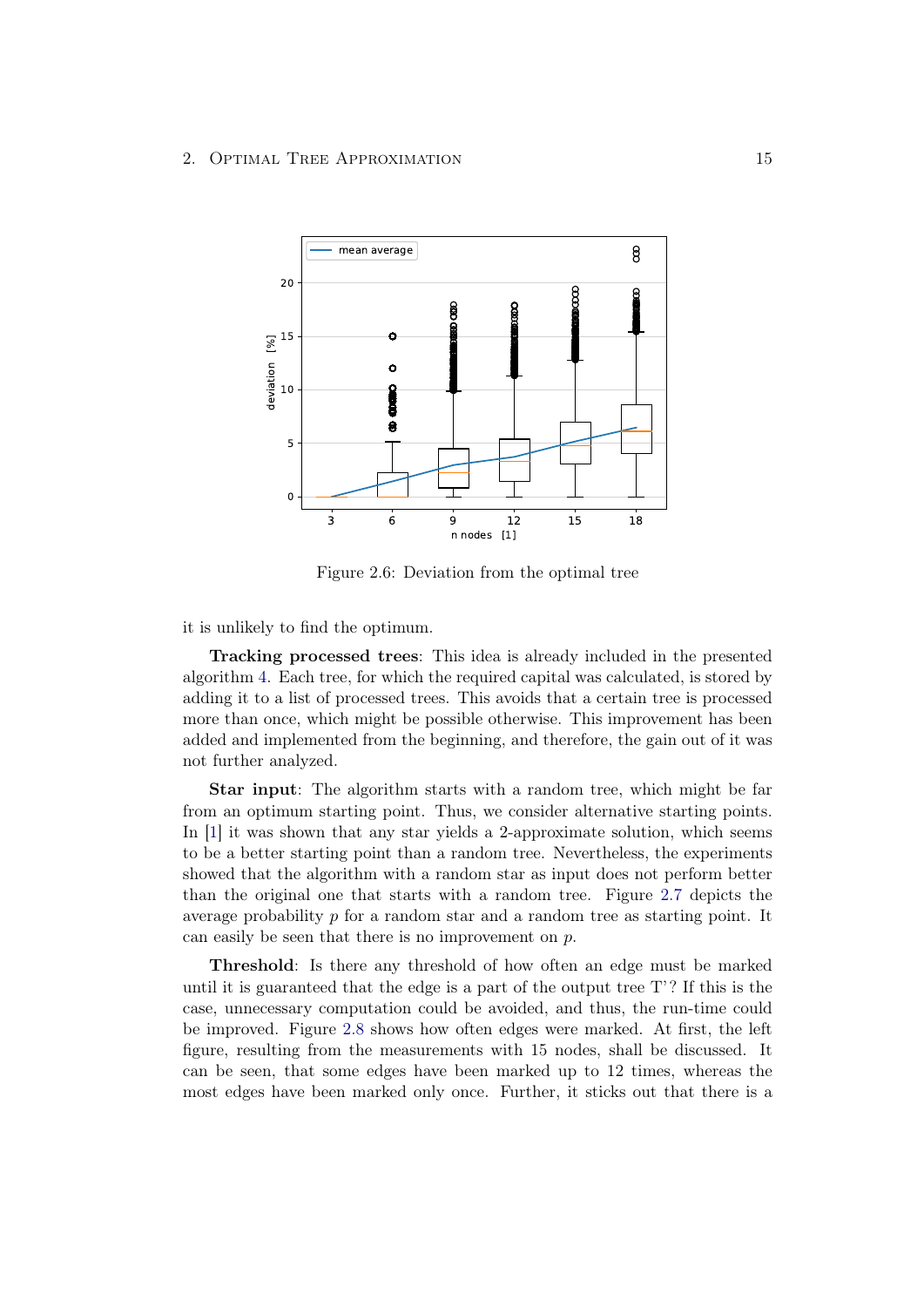<span id="page-19-0"></span>

Figure 2.7: Average probability to find the optimal tree. Comparison between random tree and star as input

threshold, since the edges which are not going to be in the resulting tree T are marked only 9 times at maximum. Therefore, after an edge has been marked 10 times, it is going to be in T. Unfortunately, the gain is negligible small, since the threshold would be reached only 12 times out of  $1.5 * 10<sup>5</sup>$ . It is not really an option to set the threshold below 10 and to accept an false positive error, since the approximation factor would become worse. The same holds for a tree with 18 nodes, see figure on the right side.

**Parallelization:** REO comes with a polynomial complexity of  $\mathcal{O}(kn^5)$ , and an average complexity of  $\mathcal{O}(kn^4 log n)$ . Although, it scales polynomial an immense calculation effort is required to apply it on a network of 1000 nodes, since, the constant hidden in the  $\mathcal{O}$ -notation is rather high. The average run-time has been around 8.4 s for 18 nodes and 200 transactions on the testing machine (Intel(R) Core(TM) i5-5200U CPU  $@$  2.20GHz) in the analysis. If these numbers are extrapolated to 100 nodes and 200 transactions (with  $n^4$ , worst measurement) it results an execution time of 2.5 hours, which might be acceptable. But, with 1000 nodes and 200 transactions it will take already 2.5 years. Nevertheless, there is a potential for further improvements through parallelization, since, the inner For-loop can be parallelized to a certain degree. The required capital for each tree, which emerges by connecting the two subtrees  $T_1$  and  $T_2$  with a single edge, is calculated at this state of the algorithm. Since, the calculations are completely independent from each other, they can be parallelized. By using a GPU the runtime can be reduce to a fraction of  $\frac{n^2}{4}$  $\frac{v^2}{4}$  ( $\mathcal{O}_{T_1-T_2}$ ). For instance for a network of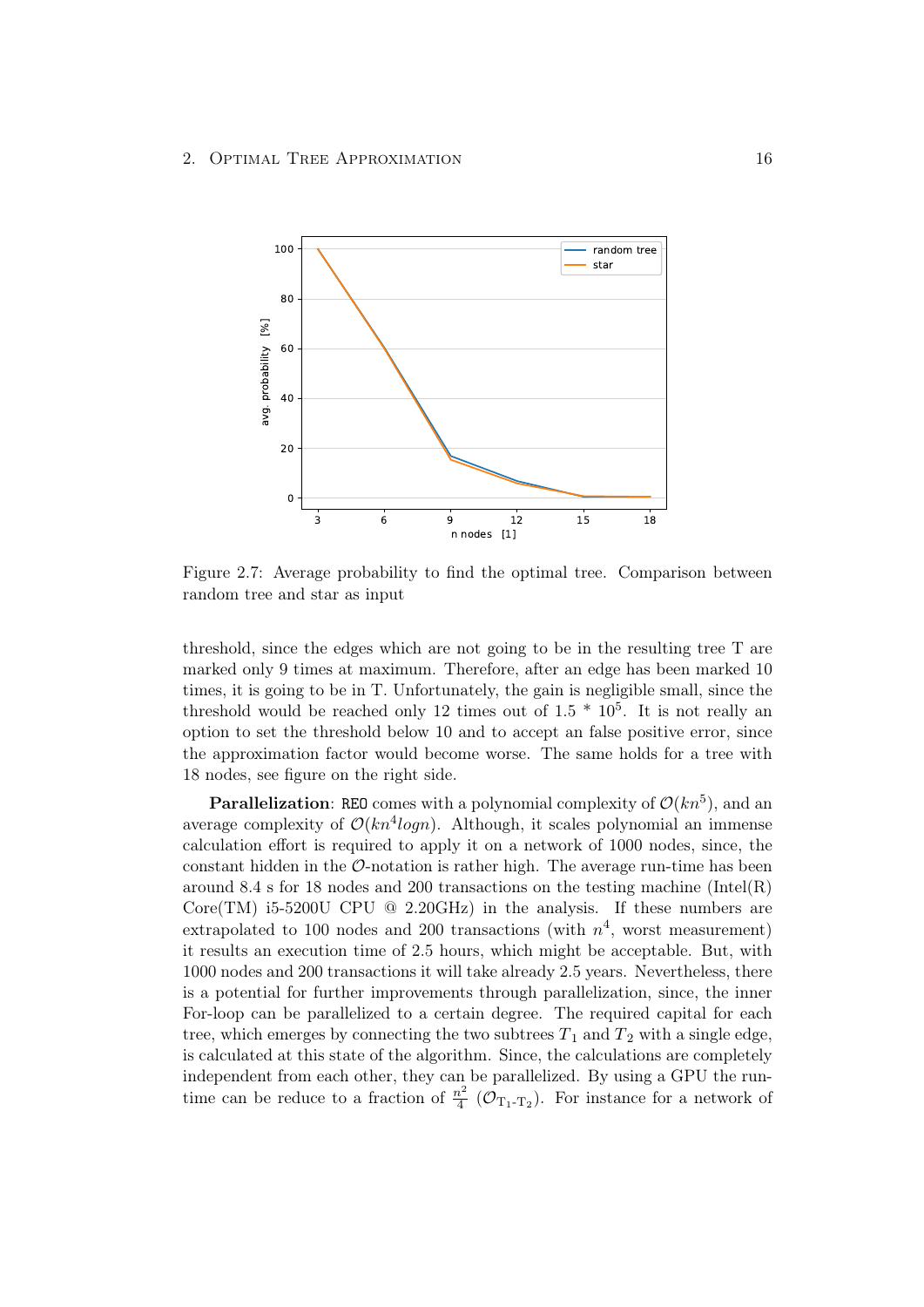<span id="page-20-1"></span>

Figure 2.8: How often a certain number of marking occurred over 1000 iterations on all sets. The blue bars stand for markings of the edges of the resulting tree T, and the red bars represent the marking of the edges are not part of T

100 nodes 2500 cores could be used (e.g 3 \* GeForce GTX 960 containing 1024 cores [\[12\]](#page-36-12)). This would reduced the run-time of  $\mathcal{O}_{T_1-T_2}$  from  $\mathcal{O}(n^2)$  to  $\mathcal{O}(1)$ , and therefore, the total complexity of the algorithm would reduce from  $\mathcal{O}(n^5)$  to  $\mathcal{O}(n^3)$ . Furthermore, having 1000 nodes, using 250'000 cores might rather not be an option. Nevertheless, the run-time can still be reduced linearly by applying  $\Omega_{\text{T}_1-\text{T}_2} = \Omega(n)$  cores. It yields a run-time of  $\mathcal{O}(n^4)$ . Going back to the previous hypothetical calculations with the result of 2.5 years. Parallelization might allow to reduce the run-time by a factor of 1000 by using 1000 cores. Instead of 2.5 years, it would take 22.2 hours.

### <span id="page-20-0"></span>2.4 Final Evaluation

In this chapter, two algorithms have been discussed. Alg. [3](#page-12-1) creates a tree in dependence of the largest payment amount and Alg. [4](#page-14-0) optimizes the tree edge for edge. In this section, the performance of the algorithms is briefly discussed and compared to the optimal tree.

For the analysis, again 100 transaction sets are created uniformly at random for 3 to 8 nodes (for each number of nodes 100 sets), and with number of transactions  $(nTx) = 10*n$ . Because of the high computational cost of brute-forcing each tree  $(\mathcal{O}(n^{n-2})$  the evaluation is only done for up to 8 nodes. On each set the following algorithms are executed:

- random tree: select a tree uniformly at random
- largest payment: Alg. [3](#page-12-1)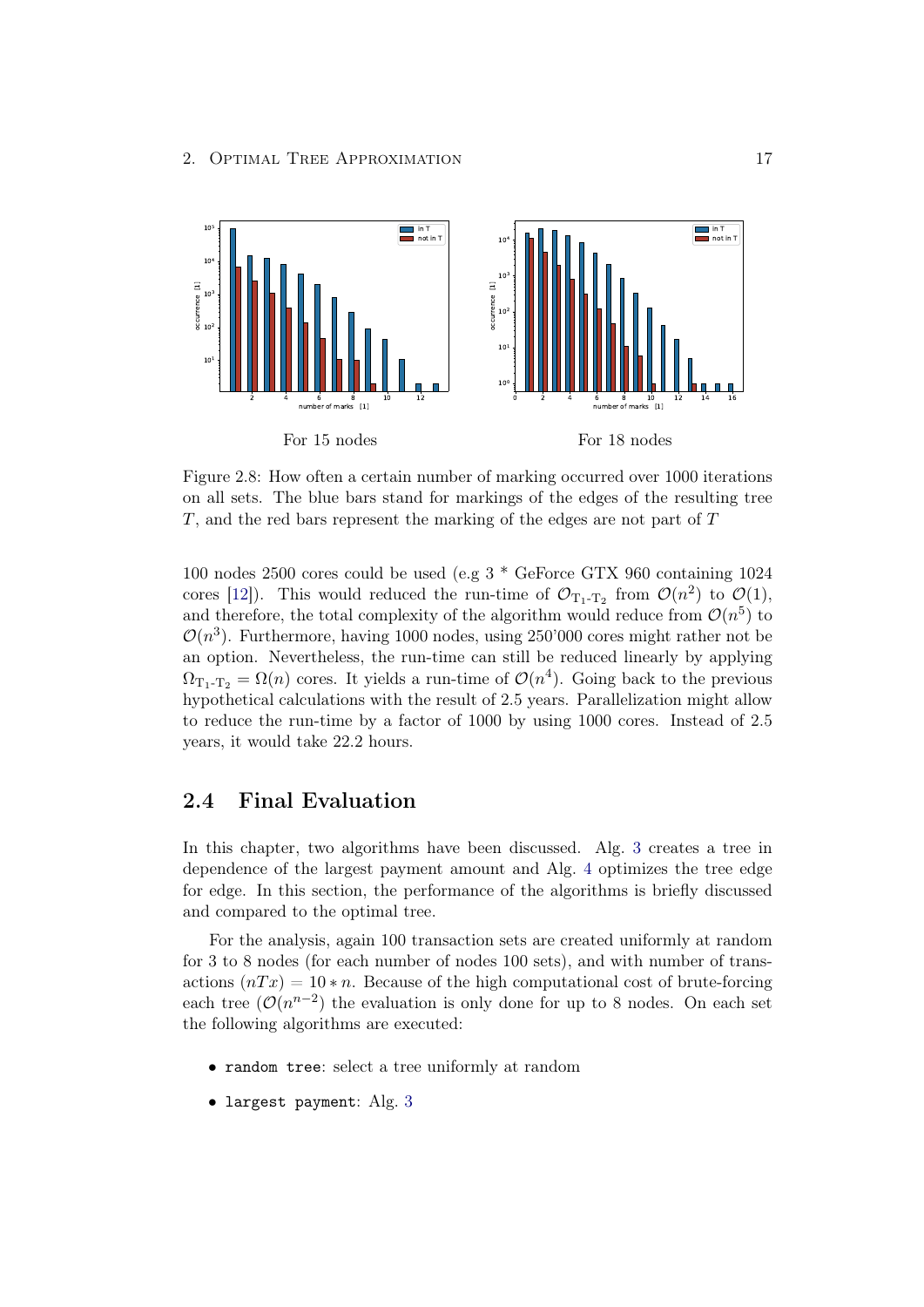- best star: find the best star by brute-forcing
- REO: Alg.  $4(1$  $4(1$  round)
- optimal tree: brute-forcing all trees to find the tree with the least capital demand
- optimal graph: brute-forcing all connected graphs to find the graph with the least capital demand

Each of them outputs a graph and its corresponding demand on capital to executed all transactions. The approximation of the optimal capital of trees is calculated by relating the resulting capital demand to the optimal capital. Finally, the average approximation is presented in Figure [2.9.](#page-22-0) Selecting a tree at random provides the worst approximation (blue cure). Further, it can be seen that using the largest payment algorithm (purple curve) results in a slightly better approximation, but it requires still 40 % more capital than in the optimal case at the worst point. The best star (red curve) gives an average approximation of up to 1.15. Further, The REO alg. (green curve) provides a near optimal approximation with an average factor of 1.04 at 8 nodes. Finally, the optimal connected graph (including trees) is calculated (orange curve) for up to 6 nodes and linearly extrapolated until 8 nodes (dashed line). The optimal connected graph comes with a slightly lower demand on capital as the optimal tree. But, on the other hand, it requires more edges, and thus, the costs  $(m + \alpha C)$  might be higher.

In a second analysis the REO alg. is compared to the best star for a higher number of nodes. 10 data sets are created uniform at random with 500, 550 and 600 transactions for a network size of 50, 55 and 60 nodes, respectively. REO is executed on each data sets once and its resulting demand on required capital  $C_{\text{REO}}$  is compared to the required capital  $C_{\text{best star}}$  of the best star structure by dividing  $C_{\text{REO}}$  through  $C_{\text{best star}}$ . The average of this ratio is presented in Table [2.1.](#page-21-0) All 3 network sizes result in roughly the same ratio of about 0.88, which means REO provides a tree structure with in average a 12 % smaller demand on capital than the best star.

| nodes | $C_{\rm REO}/C_{\rm best\ star}$ |
|-------|----------------------------------|
| 50    | 0.885                            |
| 55    | 0.887                            |
| 60    | 0.878                            |

<span id="page-21-0"></span>Table 2.1: Avg. required capital of RE0 related to best star

In conclusion, the REO alg. provides a near optimal solution of Problem [1.3](#page-6-0) and it offers in average a 12 % better approximation than the best star. But unfortunately, REO comes with a polynomial worst-case complexity of  $\mathcal{O}(kn^5)$ , and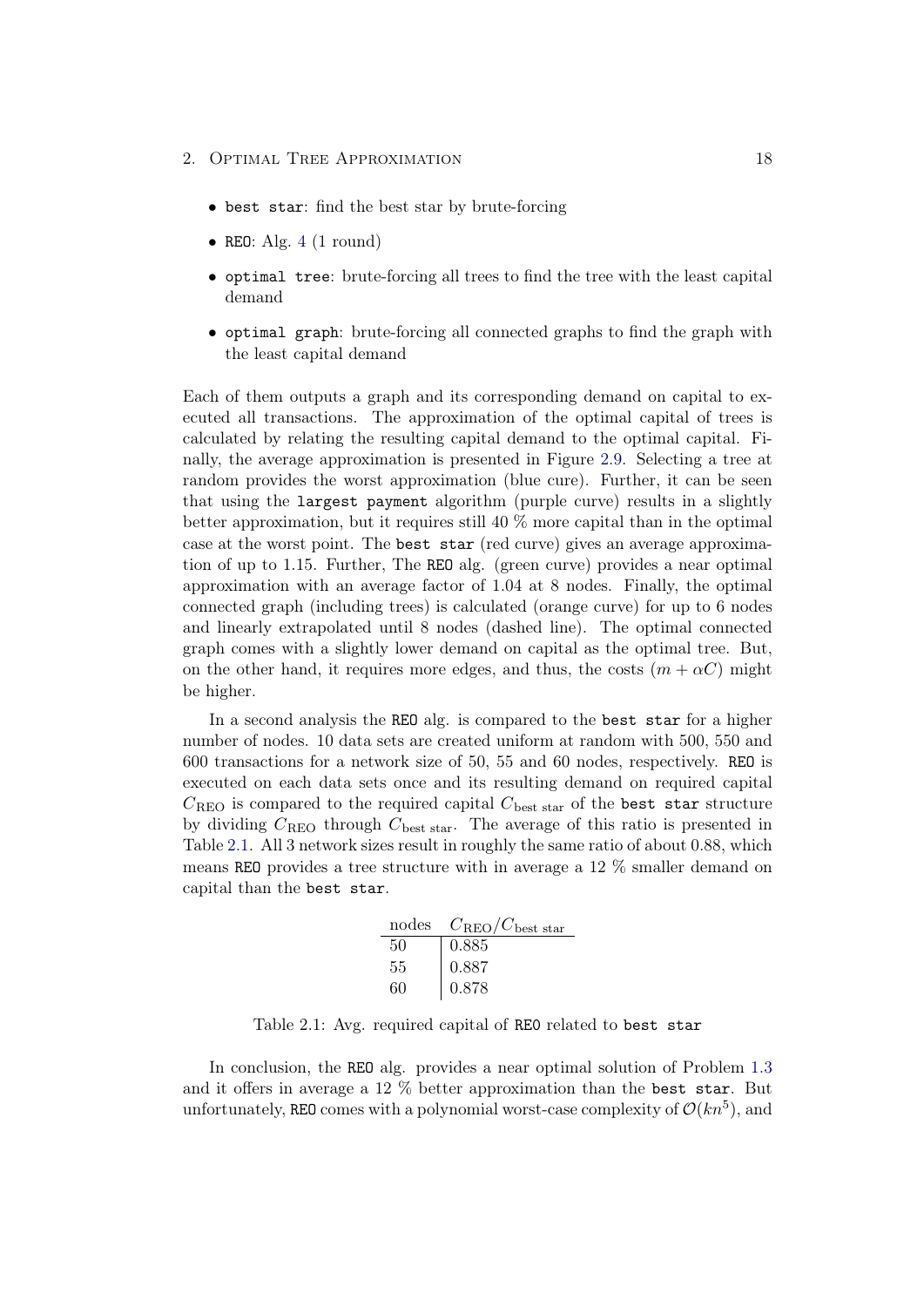<span id="page-22-0"></span>

Figure 2.9: Average approximation of optimal capital for random tree (rtree), largest payment amount algorithm (largest payment), best star (star), REO algorithms and optimal graph (graph-bf) related to the optimal tree (tree-bf)

an average-case complexity of  $\mathcal{O}((\log n)kn^4)$ . Although, there is the potential to further reduce the run-time by using parallelization as discussed in Section [2.3.1,](#page-17-0) the complexity is not fully satisfying, since, it does not allow to calculate the required capital of a network of thousands of nodes and thousands of transactions, that would represent a real payment network.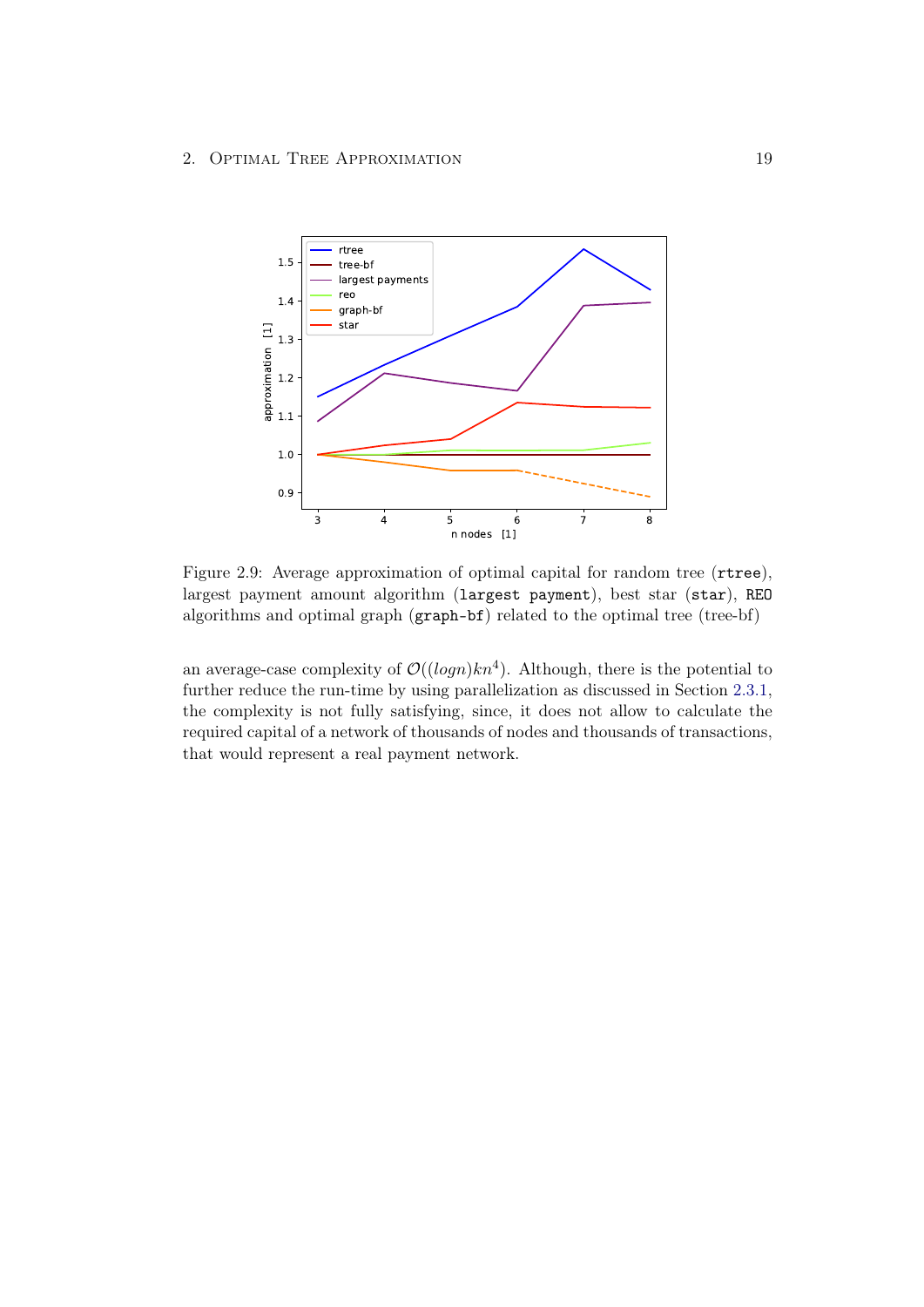## <span id="page-23-0"></span>Optimal Graph Approximation

In this chapter, Problem [1.4](#page-6-1) - [Graph Design for All Transactions](#page-6-1) is studied. It is the more general case of Problem [1.3.](#page-6-0) Since, the topology is not restricted to trees anymore, cycles are also considered. But still, all transactions shall be processed by the network, and thus, the graph has to be connected. It is focused on minimizing the costs

 $Co = (m + \alpha C)$ 

, with m edges, total required capital C and interest rate  $\alpha$ .

Extend tree to a connected graph (Alg. [5\)](#page-24-0): Allowing cycles increases the complexity of the problem drastically. Hence, the optimal tree is extended with cycles such that the cost is minimized. The following algorithm is presented, Alg. [5.](#page-24-0) It takes a transactions set and its corresponding optimal tree as input as well as the current interest rate  $\alpha$ . The return values are the best graph G (graph with minimal costs) and the corresponding cost  $Co$ . For each transaction which does not take place between direct neighbors the cost of the graph, which contains the edge between the two nodes is calculated. In case the cost can be lowered by adding an additional edge, the edge is added to the graph G. But since, the previous calculations have been based on the Graph without the new edge, the process is repeated for the previous transactions with the new G.

The algorithm  $(5)$  takes at least k iterations, in case each transaction take place between two neighboring nodes and no required capital calculation is executed. Thus, the optimal tree is also the best found graph. The worst-case complexity of  $k!kn$  is far from optimal.  $k!$  is caused by the fact that the calculation process is repeated in case an edge is added. Theoretically, it is possible that the last transaction in the set forces to add an edge to  $G$ , and thus, the calculations for the previous transactions is repeated. In this second round, the second last transaction is adding an edge to G. And so on until to the first transaction. It ends up in  $k!$  iterations. It could be avoided by limiting the number of iterations, e.g. to 2k, with the drawback of not finding the best solution.

$$
\mathcal{O}_{\text{cycle\_extend}} = \mathcal{O}_{\text{cap}} * k! = \mathcal{O}(k!kn)
$$
\n
$$
\Omega_{\text{cycle\_extend}} = \Omega(k)
$$
\n(3.1)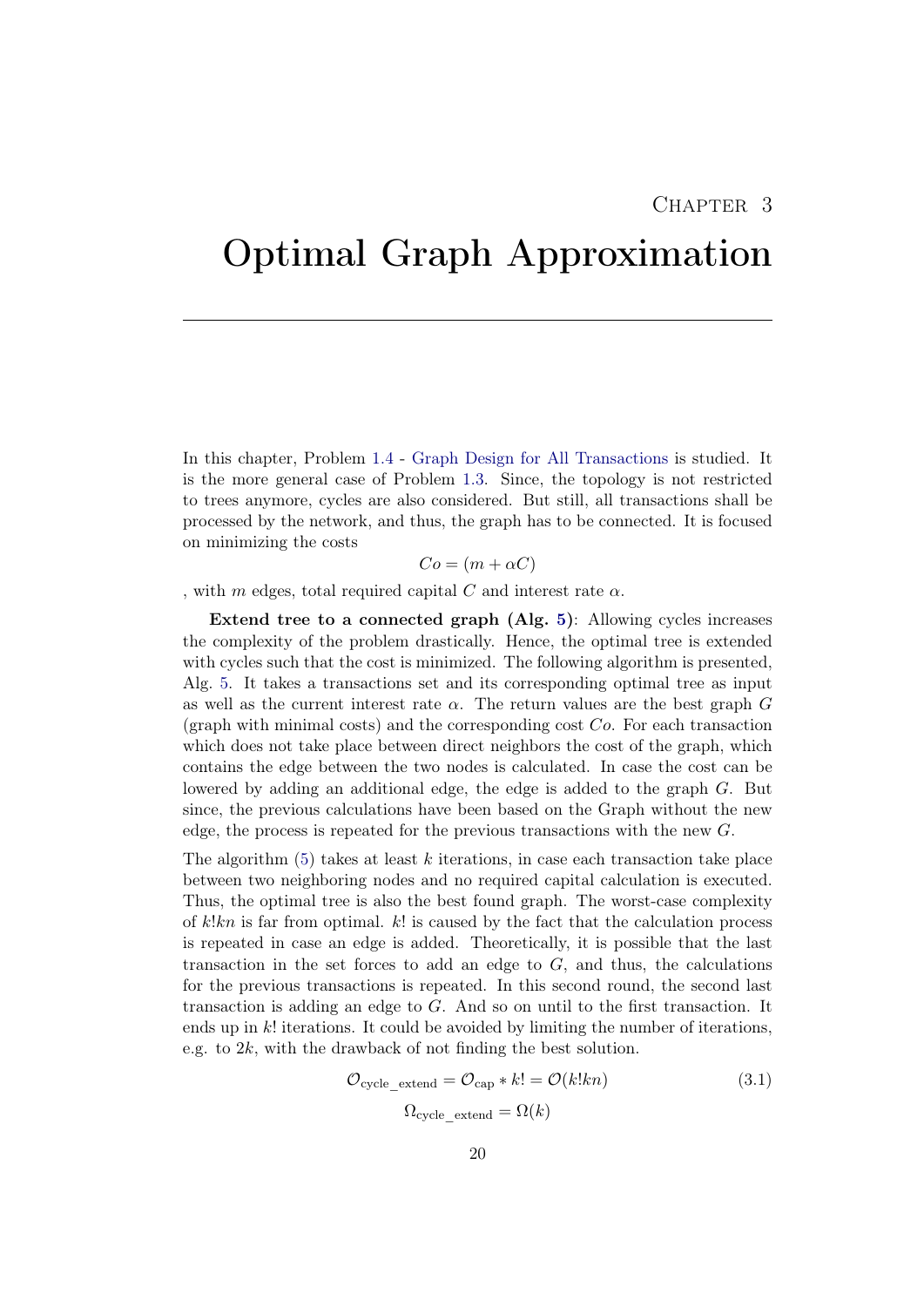```
Algorithm 5: Extend tree to connected graph (allowing cycles)
   input : T = (V, E) \leftarrow an optimal tree
   input : Txs \leftarrow the transactions of the optimal tree
   input : \alpha \leftarrow interest rate on capital
   output: G = (V, E') \leftarrow the optimal graph
   output: Co \leftarrow The cost to handle all Txs in G
 1 graph G = T2 capital C = required capital of G for all transactions Txs3 number of edges m = number of edges of G4 cost Co0 = m + \alpha * C5 transactions tx = Txs6 while tx is not \{empty\} do
 7 \mid /* sender, receiver, payment amount */
 8 s_i, r_i, a_i = t_i = next transaction in tx
 9 remove t_i from tx10 if s_i and r_i neighbors in G then
11 | continue the loop
12 end
13 C = required capital of G + e_{s_i \text{ to } r_i} for all transactions Txs14 \cos t \cdot Co1 = m + 1 + \alpha * C15 if Co1 < Co0 then
16 | Co0 = Co117 m+ = 118 G+ = e_{s_i} to r_i19 tx = Tx20 end
21 end
22 return G, Co0
```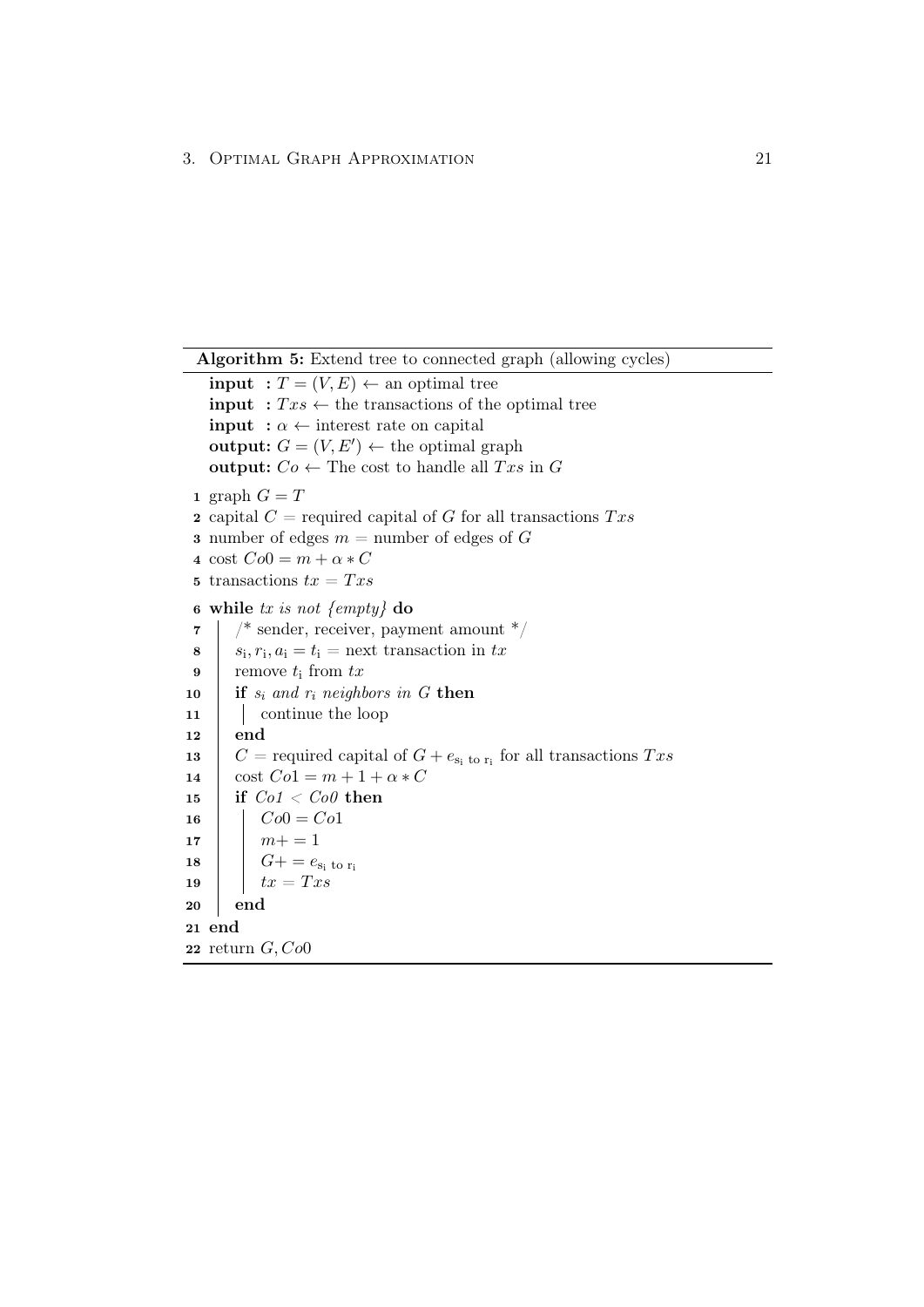<span id="page-25-0"></span>

Figure 3.1: Average cost ratio  ${{Co}_{\text{cycle}}}\_\text{extend}$  $\overline{Co_{\text{optimal}}}$ where  $Co_{\text{cycle}}$  extend is the cost of the graph resulting by applying cycle extend algorithm (Alg. [5\)](#page-24-0) and  $Co<sub>optimal</sub>$ is the cost of the optimal graph.

Optimal costs analysis (Fig. [3.1\)](#page-25-0): The costs  $Co_{\text{cycle\_extend}}$  of the graph returned by the algorithm is evaluated. The algorithm is applied on 20 transaction sets of 200 transactions and  $Co_{\text{cycle}}$  extend is compared to the cost of the optimal solution  $Co<sub>optimal</sub>$  by creating a cost ratio  $(Co<sub>cycle</sub> \text{ extend}/Co<sub>optimal</sub>)$ . It was done for 3,4,5,6 and 7 nodes, since the optimal solution could only be found by brute-forcing. In Figure [3.1](#page-25-0) the average of the cost ratio is presented. It can be seen, that  $Co_{\text{cycle}}$  extend is only slightly higher than the cost of the optimal graph. The algorithm provides the optimal solution (ratio  $= 1$ ) for 3 and 4 nodes whereas its outcome deviates with about 1 per mile for 5 and 6 nodes and with about 2 per mile for a network size of 7 nodes.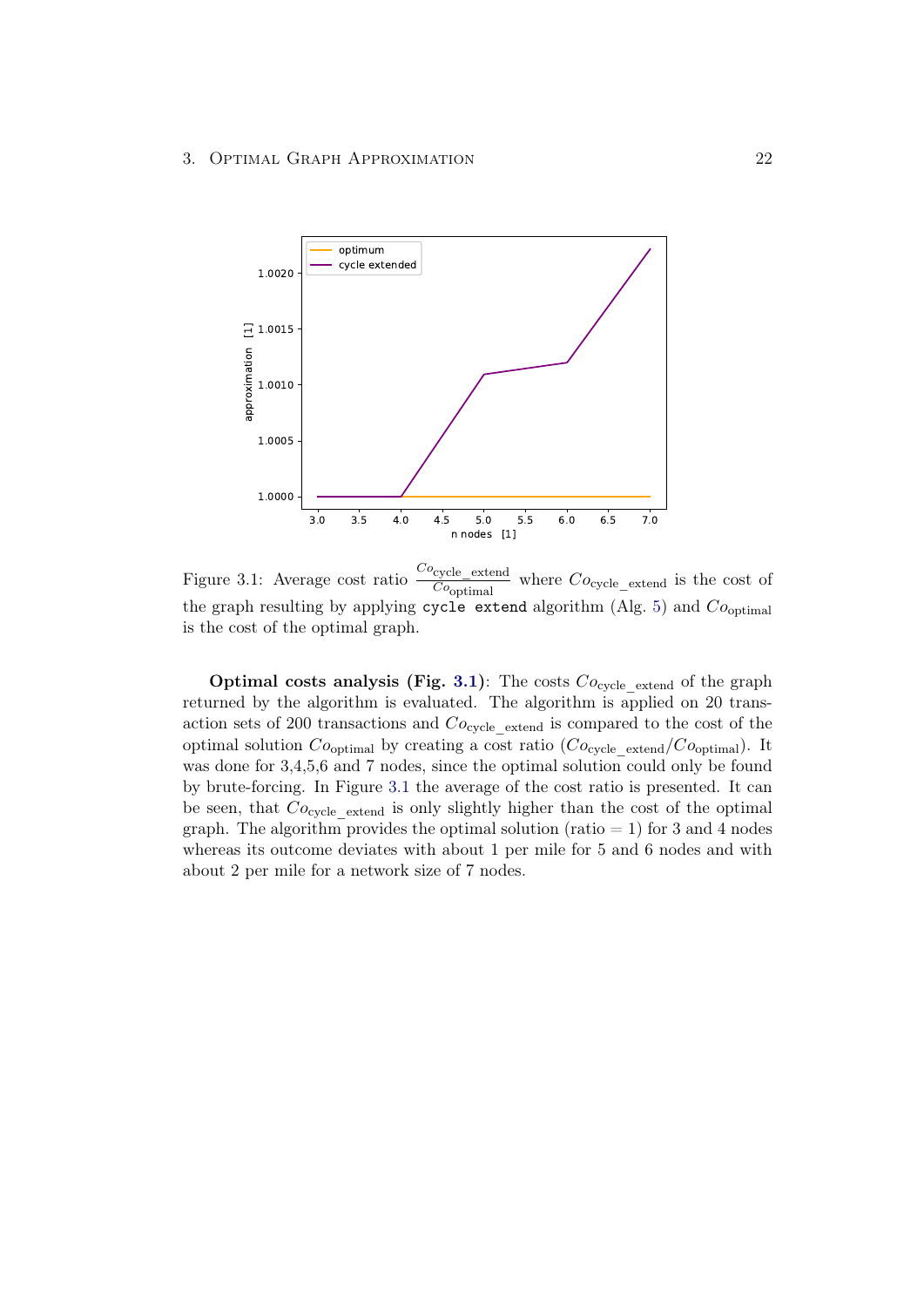# CHAPTER<sub>4</sub> Maximize Profit

<span id="page-26-0"></span>In this chapter, Problem [1.5](#page-6-2) - [Transaction Selection to Maximize Profit](#page-6-2) is studied. A payment provider will directly face this problem. Since a provider might not have enough capital available to handle all transactions, he is interested in processing only the most profitable transactions (maximizing profit). By restricting the problem to tree structures and with a capital limitation  $C_{limit}$  the profit is equal to:

$$
P = k - (n - 1 + \alpha C_{limit})
$$

, with k chosen transactions, n nodes and an interest rate  $\alpha$ . For a given transactions set, the number of nodes n is well-known. Additionally, the interest rate  $\alpha$  is constant. Therefore, the only variable in the equation is the number of chosen transactions k. Throughout this chapter, approximation algorithms for maximizing  $k$ , and thus, maximizing the profit  $P$ , are presented and discussed.

The challenge for maximizing  $k$  is given by the fact, that it depends on the tree structure combined with the optimal strategy of selecting transactions. In the first Section, the offline case is discussed. On the contrary, in the second Section, we focus on the online case, where the transactions are not known in advance.

## <span id="page-26-1"></span>4.1 Max Profit - Offline

The term offline is used, when all transactions are known in advance.

Greedy selecting (Alg. [6\)](#page-27-0): The algorithm takes the capital limit  $C_{\text{limit}}$ and the transactions set  $Tx$  as input, and it returns the tree structure  $T$  as well as the list of the chosen transactions  $Tx_{chosen}$ . The algorithm greedily selects the transactions with the lowest payment amounts as long as  $C_{\text{limit}}$  is fulfilled. In the first while-loop, the smallest payment amounts are chosen, such that, their sum does not exceed  $C<sub>limit</sub>$ . The second while-loop is used to calculated the effective required capital C of the  $Tx_{\text{chosen}}$  base on the REO algorithm presented in Section [2.3.](#page-12-0) In addition, further transactions are added as long as the required capital does not exceed the limit.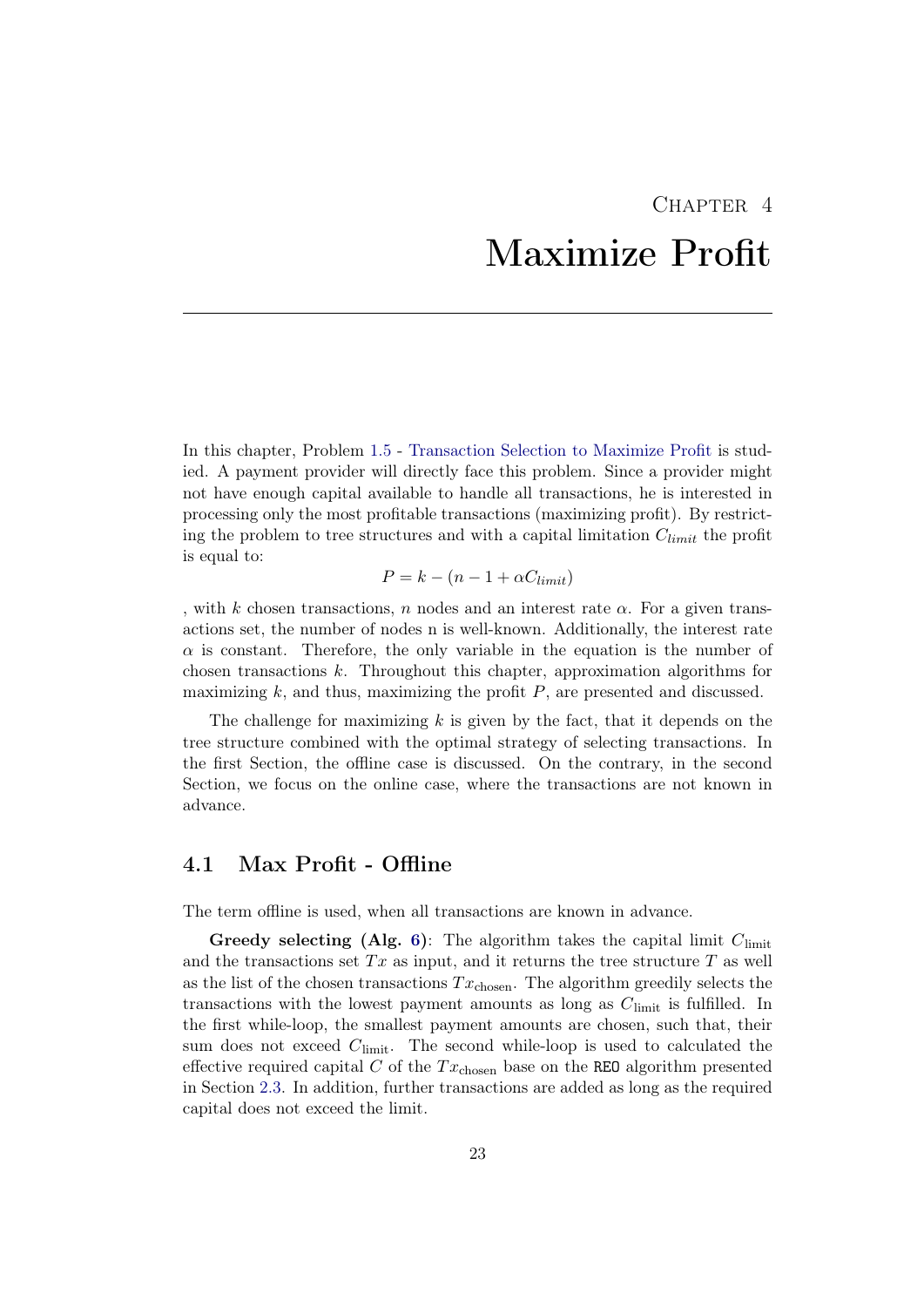Algorithm 6: Greedy selecting (greedy)

<span id="page-27-0"></span>**input** : Capital limit  $C_{\text{limit}}$ **input** : Tx a set of transactions  $ti = (s_i, r_i, a_i)$ output: Tree  $T = (V, E)$  and chosen transactions  $Tx_{\text{chosen}}$  complying  $C_{\text{limit}}$ 1 Total transaction amount  $Tx_{\text{amount}} = 0$ 2  $Tx_{\text{chosen}} = \{\text{empty}\}\$ 3 while True do  $4 \mid$  /\* sender, receiver, payment amount \*/ 5  $s_i, r_i, a_i = t_i = min(Tx)$ 6  $Tx_{\text{amount}} + a_i$  $\begin{array}{c|c|c|c} \mathbf{7} & \mathbf{if} & \mathit{Tx}_{amount} < \mathit{C_{limit}} \end{array}$  $\mathbf{8}$  | remove  $t_i$  from  $Tx$  $\mathbf{9}$  | add  $t_i$  to  $Tx_{\text{chosen}}$ 10 end  $11$  else  $12$  break 13 end 14 end 15 while True do 16  $t_i = min(Tx)$ 17  $T', C = \text{Alg. } 4 \text{ RED}(Tx_{\text{chosen}} + t_i)$  $T', C = \text{Alg. } 4 \text{ RED}(Tx_{\text{chosen}} + t_i)$  $T', C = \text{Alg. } 4 \text{ RED}(Tx_{\text{chosen}} + t_i)$ 18 if  $C < C_{limit}$  then 19 | remove  $t_i$  from  $Tx$ 20 add t<sub>i</sub> to  $Tx_{\text{chosen}}$  $21$   $T = T'$ 22 end 23 else  $24$  break 25 end 26 end 27 return  $T, Tx_{\text{chosen}}$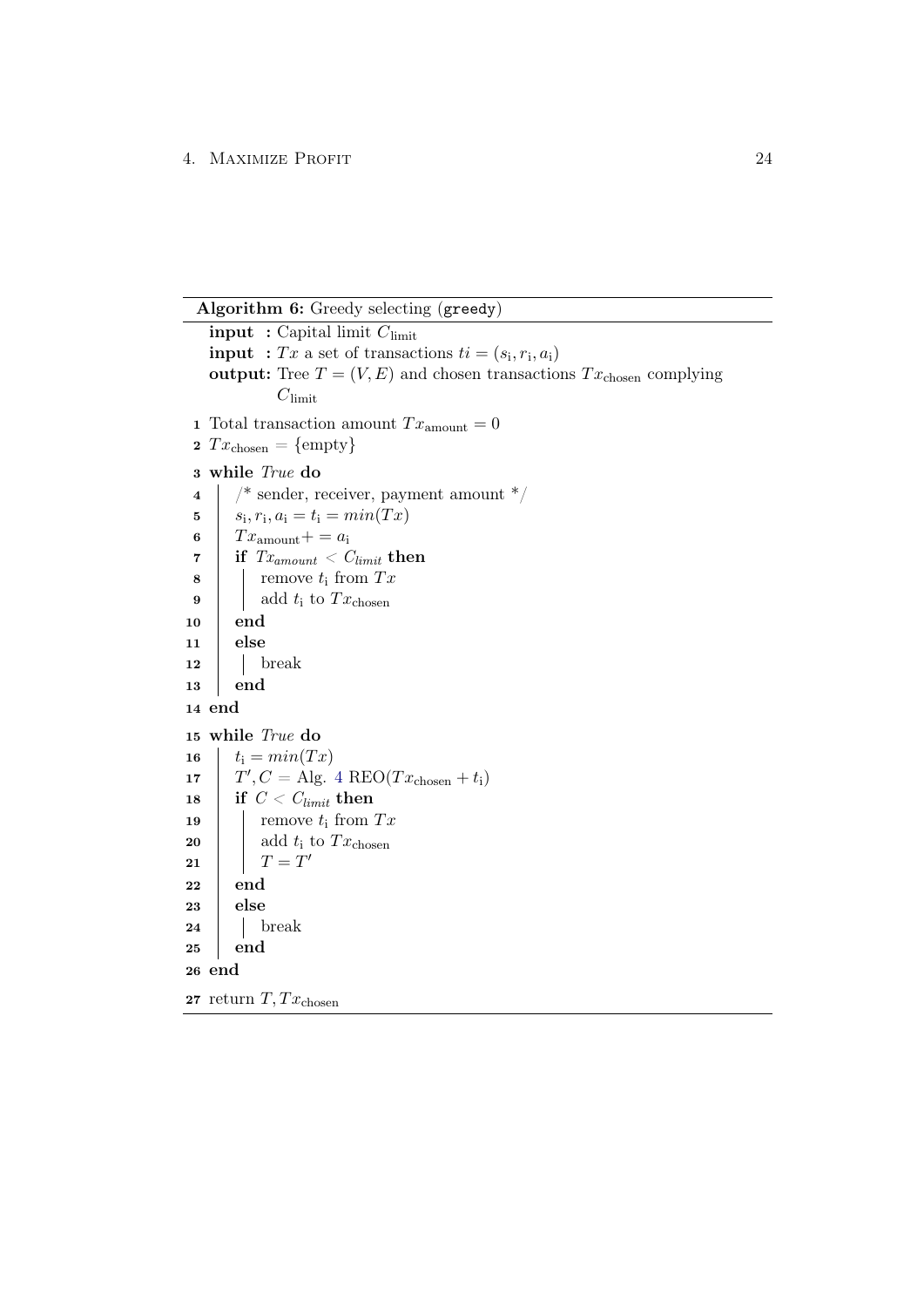#### 4. MAXIMIZE PROFIT 25

Considering the first while-loop isolated, the worst case occurs when all transaction are selected. This yields a complexity of  $\mathcal{O}(k)$ . Whereas, the lower limit is given with  $\Omega(1)$  when no transaction is chosen. The worst case for the second while-loop occurs when in the first loop only one transaction is chosen and the subsequent transactions do not cause a higher capital demand, e.g the amount of the first transaction is just send back and forth between two participants. In this case the worst-case complexity is  $\mathcal{O}(k) * \mathcal{O}_{\text{REO}} = \mathcal{O}(k^2 n^5)$ . In the optimal case, the loop is executed only once, and therefore,  $\Omega_{\text{REO}}$  [\(2.6\)](#page-16-1) iterations are required. Concatenating both together, the complexity of the algorithm is given by

$$
\mathcal{O}_{\text{greedy}} = \mathcal{O}(k^2 n^5) \tag{4.1}
$$
  

$$
\Omega_{\text{greedy}} = k * \Omega_{\text{REO}} = \Omega(k^2 n^2)
$$

Selecting with probability (Alg. [7\)](#page-29-0): A further approach is to select the transactions according to a certain probability. Alg. [7](#page-29-0) chooses the transactions with a probability  $p$ , which depends on the payment amount  $a_i$ , such that small amounts are favoured. A payment with the largest payment amount of the set of transactions Txs  $(a_{\text{max}})$  is selected with probability  $a_{\text{min}}/(a_{\text{max}}+a_{\text{min}})$ , a payment with the smallest payment amount of Txs  $(a_{\min})$  is selected with probability  $a_{\text{max}}/(a_{\text{max}} + a_{\text{min}})$ . After a selection round (for-loop) the required capital C is calculated with the REO algorithm. In case  $C > C_{\text{limit}}$  the selection is not accepted and it is repeated with  $p = p/2$ . In case  $C < C_{\text{limit}}$  the selection is accepted and it is added to  $Tx_{\text{chosen}}$ . The process is repeated until no transactions are selected.

Analysis of number of selected transactions (Fig. [4.1\)](#page-30-0): Since it is not possible to find the optimal solution (there is no algorithm and brute-forcing all possibilities of selecting transactions on all trees is not a realistic option), the two algorithms are only compared. Running them on 20 transaction sets of 200 transactions with  $C_{\text{limit}} = C_{\text{opt}}/2$  (optimal capital to process all transactions) yields to the result depicted in Figure [4.1.](#page-30-0) It can be seen, that both algorithms have similar performance. In average they selected 115 transactions out of 200. pselect shows a better result of 135 selected transactions only for 3 nodes.

### <span id="page-28-0"></span>4.2 Max Profit - Online

In the online case, the transactions are unknown in advance. There is a transactions stream, which shall be processed by the PSP. The questions arise: how to design the optimal topology without knowledge of the incoming transactions? How to assign the available capital to the edges? Which transactions shall be executed through the payment network? Answering the questions is highly challenging under the condition of profit maximization. Nevertheless, 3 strategies shall be defined to answer the questions. Strategy  $S_{\text{topology}}$  defines the topology,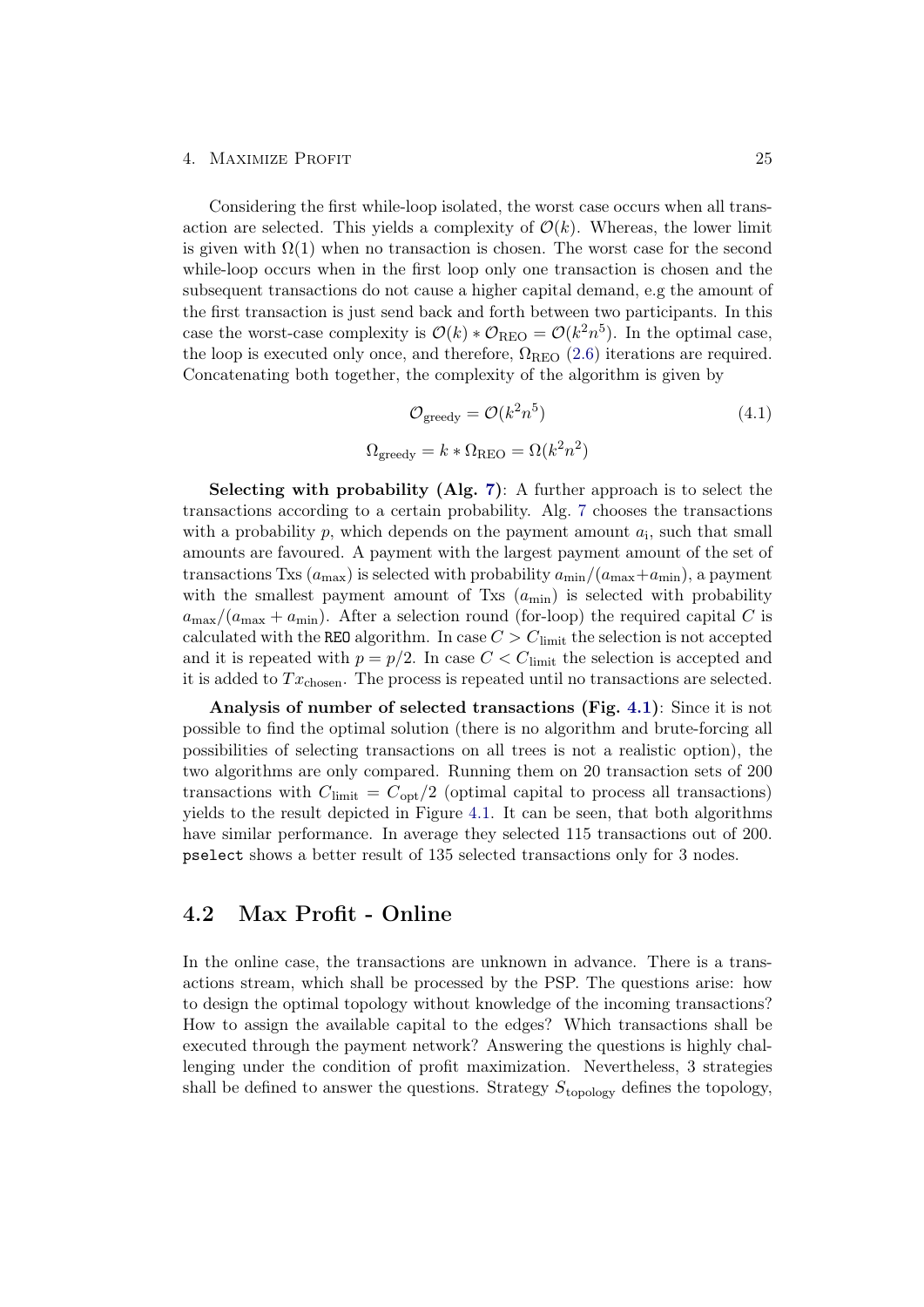#### 4. MAXIMIZE PROFIT 26

Algorithm 7: Selecting with probability (pselect)

<span id="page-29-0"></span>input :  $C_{\text{limit}} \leftarrow$  Capital input :  $Txs \leftarrow$  a set of transactions output: Chosen transactions  $Tx_{\text{chosen}}$  complying  $C_{\text{limit}}$ 1  $\sqrt{a_{\rm max}}$  = maximal transaction amount of  $Txs$ 2  $a_{\text{min}}$  = minimal transaction amount of  $Txs$ 3  $Tx_{\text{chosen}} = \{\text{empty}\}\$ 4  $x = 0$ 5 while True do 6  $Tx_{selected} = \{empty\}$  $\tau$  for each  $t_i$  in Tx do  $\bullet$  | |  $\prime^*$  sender, receiver, payment amount  $\prime$ **9**  $s_i, r_i, a_i = t_i$ 10  $p = (1 - \frac{a_i}{a_{\text{max}}+1})$  $\frac{a_{\text{i}}}{a_{\text{max}}+a_{\text{min}}}/2^x$ 11 | add  $t_i$  to  $Tx_{\text{selected}}$  with probability p 12 end 13 if  $Tx_{selected}$  is {empty} then  $14$  | break 15 end 16  $T x_{\text{current}} = T x_{\text{selected}} + T x_{\text{chosen}}$ 17 |  $T, C = \text{Alg. } 4 \text{ RED}(Tx_{\text{current}})$  $T, C = \text{Alg. } 4 \text{ RED}(Tx_{\text{current}})$  $T, C = \text{Alg. } 4 \text{ RED}(Tx_{\text{current}})$ 18 if  $C > \text{Climit}$  then 19  $x+=1$ 20 end 21 else 22  $\mid$   $Tx_{\text{chosen}} = Tx_{\text{current}}$ 23 | remove all transactions of  $Tx_{\text{tmp}}$  from  $Tx$ 24 end 25 end 26 return  $Tx_{\text{chosen}}$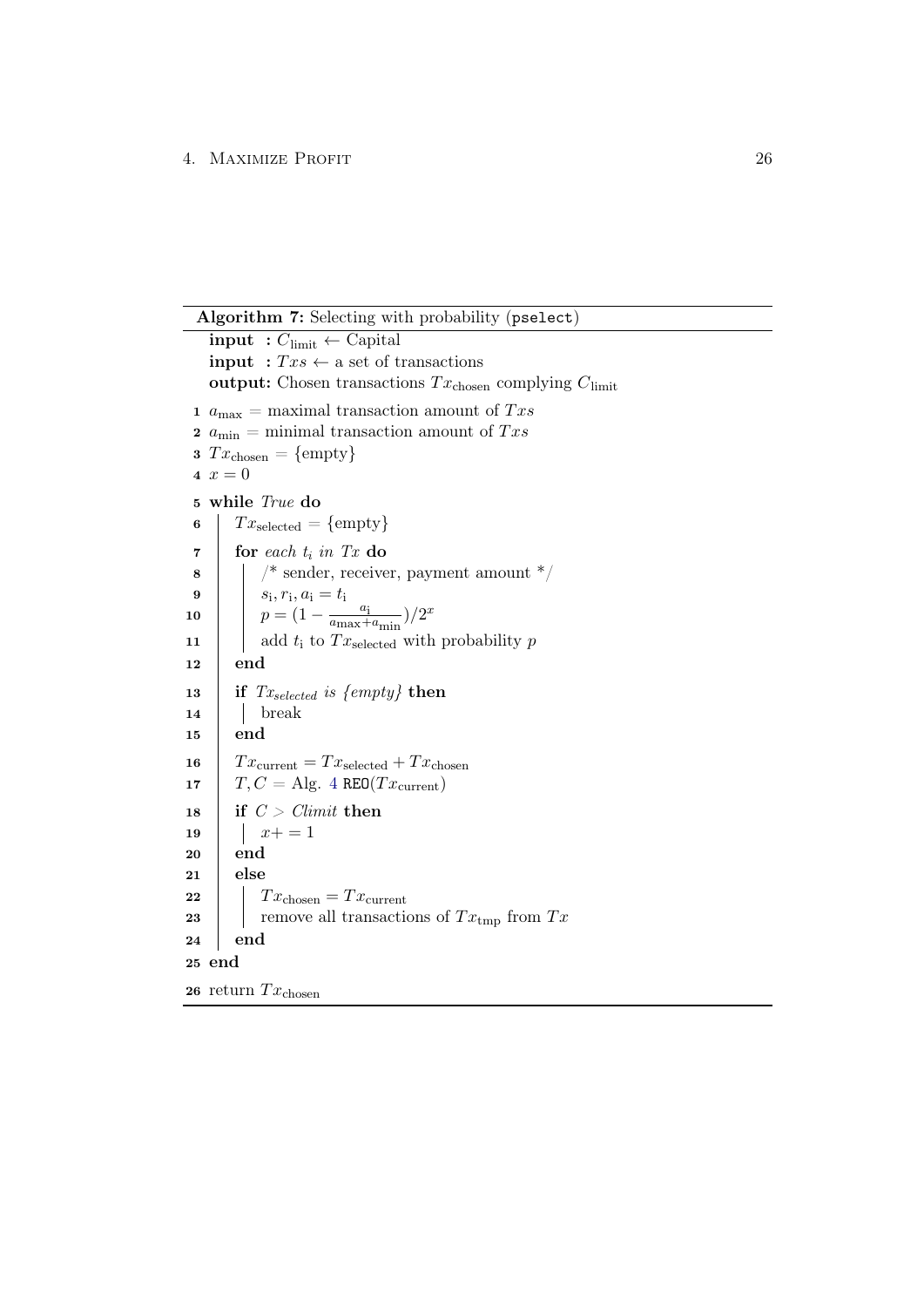<span id="page-30-0"></span>

Figure 4.1: Average number of selected transactions of Alg. [6](#page-27-0) (greedy) and Alg. [7](#page-29-0) (pselect) with  $C_{\text{limit}} = C_{\text{opt}}/2$  (optimal capital to process all transactions)

strategy  $S_{\text{capital}}$  specifies the capital assignment and strategy  $S_{\text{transactions}}$  chooses the transactions.

A PSP is going to face permanently new transactions assuming a network of some hundreds of nodes. The users are going to have regular payments (e.g. paying a coffee in its favourite cafe, buying from the supermarket, etc.) to other users. It is rather unlikely that a user is going to send money to all the other users. Therefore, the transaction stream will have a certain distribution. There will might be more transactions between user A and B than between A and C. A certain patter can also be expected in terms of payment amount (e.g a coffee cost always about 4 CHF whereas its weekly shopping at the supermarket might be about 80 CHF). Thus we concluded that following a learning strategy might be beneficial in this setting. The following strategies are defined:

- $S_{\text{topology}}$ : apply Alg. [4](#page-14-0) REO on a learning set and use the resulting tree for the future transactions
- $S_{\text{capital}}$ : learn the payment distribution of a learning set and assign capital on the tree according to the distribution
- $S_{\text{transactions}}$ : accept each transaction which can be routed through the network without creating a new edge or without reassigning capital on an existing one.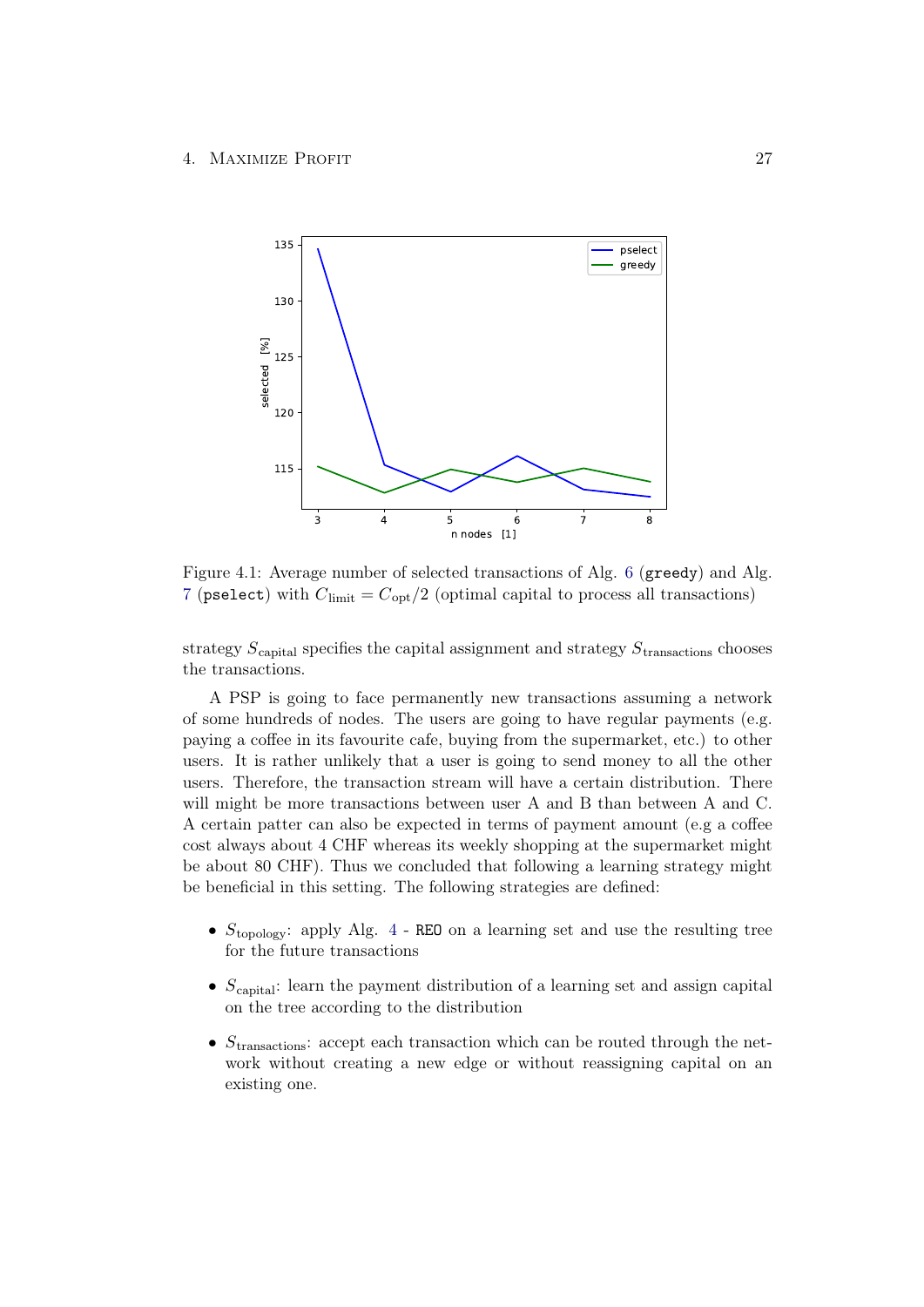#### 4. MAXIMIZE PROFIT 28

A payment distribution can be created in various ways as well as assigning capital according to a distribution. The following method is used:

- Distribution: all payments between two nodes are summed up for both direction separately and divided by the total payment amount of all transactions.
- Capital assignment: for each edge in the tree  $T$  the corresponding distribution is multiplied with the maximum available capital  $(C_{\text{limit}})$ . Each distribution value of an edge not in  $T$  the number of hops between sender and receiver is calculated. Further, the distribution value is multiplied with  $C<sub>limit</sub>$  and divided by the number of hops. The resulting value is assigned for each edge in the corresponding direction along the path between sender and receiver.

Maximize profit - online (Alg. [8\)](#page-32-0) Given the 3 strategies the following algorithm is defined. The input is the capital limitation  $C_{\text{limit}}$  (available capital of the PSP), a learning transaction set and a validation transaction set, which is handled as a transaction stream. The output is the chosen transactions  $Tx_{\text{chosen}}$ which could be processed. At first, a tree  $T$  is created from the learning set with the REO algorithm. Further, the payment distribution  $D$  is calculated and the capital is assigned on  $T$  accordingly as described above. Finally, it is iterated through the validation transaction set. Each of them is accepted and processed in case the required capital is at each edge along the path between sender and receiver.

The time complexity of the REO algorithm is given by Equation [2.6.](#page-16-1) Further, getting the distribution out of  $k_1$  transactions requires to iterate through all of them,  $\mathcal{O}(k_1)$ . Assigning capital on T takes  $n-1$  iterations for distribution values with an edge in T. It takes  $n-1$  hops in the worst case to assign capital from a distribution value without an edge in  $T$ . Thus, the worst case complexity is given by  $(n-1)+(n-1)*k_1 \rightarrow \mathcal{O}(n(k_1+1))$ . Finally, additional  $k_2*(n-1)$  iterations are required to make the decision if the transactions can be processed. At the end, effectively processing a transaction does not cause significant computation, since the states of the involved edges (given through the accepting decision) have simply to be updated by changing their value. It yields a final worst case complexity of the algorithm of:

$$
\mathcal{O}_{\text{online}} = \mathcal{O}(k_1) + \mathcal{O}(n(k_1 + 1)) + \mathcal{O}(k_2 n) = \mathcal{O}(k_1 + n(k_2 + k_1 + 1)) \tag{4.2}
$$

Analysis of number of processed transactions (Fig[.4.2\)](#page-33-0) The algorithm is analyzed the following way: 4 random sets with 200 transactions for 12 nodes are created with a distribution. The sets are split into two subsets according to a learn-validation ratio  $\beta$ , such that  $k_1 = \beta k$  and  $k_2 = (1 - \beta)k$ . Further, the capital limit  $C<sub>limit</sub>$  is set to be equal to the optimal capital of the offline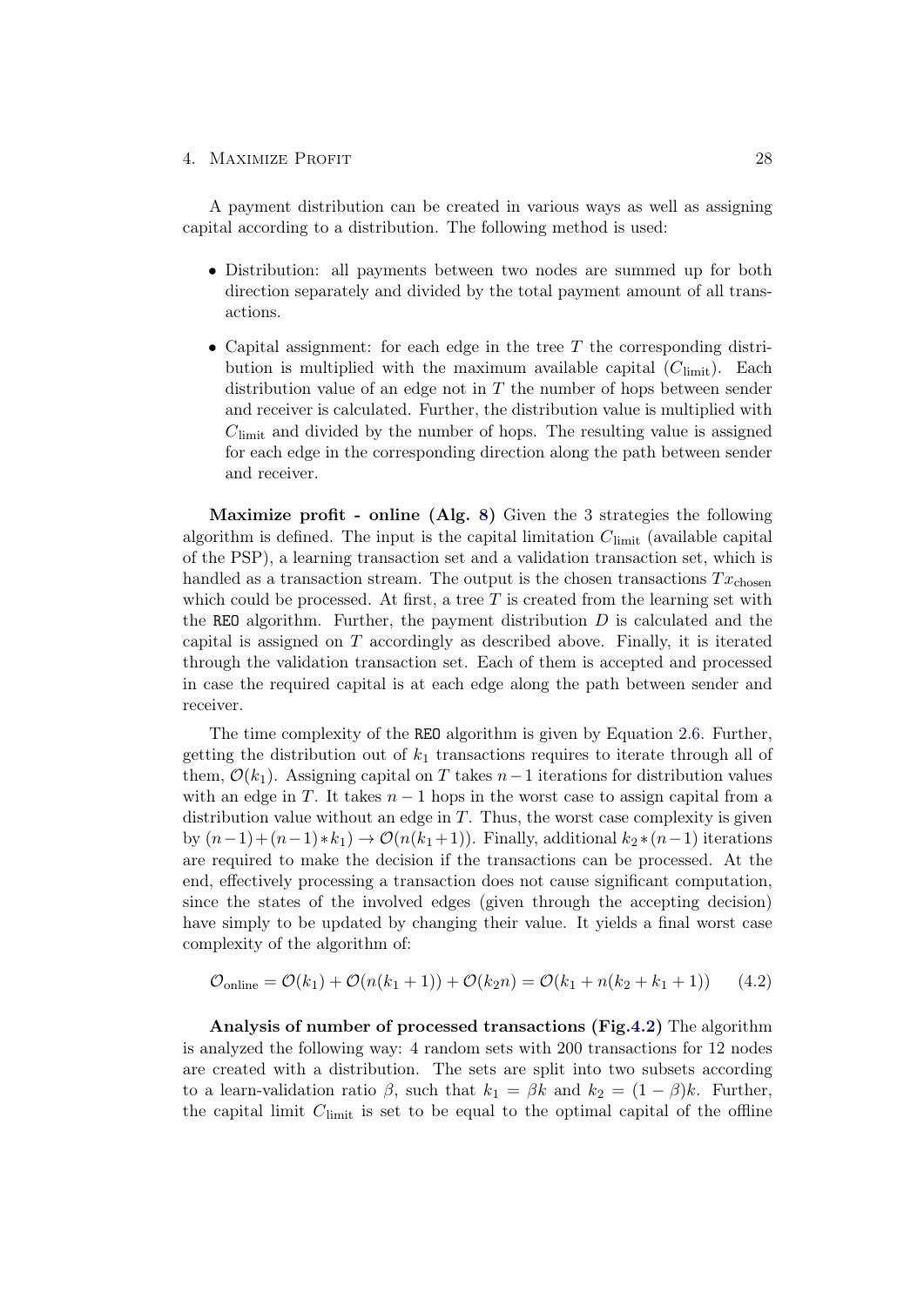Algorithm 8: Maximize profit - online

```
input : Capital limit C_{\text{limit}}input : Tx_{\text{learn}} \leftarrow a set of transactions to learn distribution D and tree T
   input : Tx<sub>validate</sub> \leftarrow a set of transactions to apply D and T
   output: Tree T and chosen transactions Tx_{\text{chosen}} complying with C_{\text{limit}}4 REO(Tx_{\text{learn}})2 D = get distribution of Tx_{\text{learn}}3 assign C_{\text{limit}} according D on T
 4 for each t_i in Tx_{validate} do
 \mathbf{5} /* sender, receiver, payment amount */
 6 s_i, r_i, a_i = t_i7 accept if t<sub>i</sub> can be processed without new capital on the edges
 8 if accepted then
 9 \mid process t_i on T
10 add t_i to Tx_{\text{chosen}}11 end
12 end
13 return Tx_{\text{chosen}}
```
<span id="page-32-0"></span>case  $C_{\text{opt-offline}}$ . Finally, the number of transactions that can be processes out of the validation set (score) and out of all transactions (learning set & validation set) (k) is measured for different  $\beta's$ , as illustrated in Figure [4.2.](#page-33-0) The score is an indicator of how many transaction of the validation set could be processed, whereas k represents the profitability curve. With an increasing  $\beta$  the learning set becomes larger, whereas the validation set shrinks. Starting with a low  $\beta$ , and increase yields a higher k and a higher score until  $\beta = 0.2$ . At this point, the critical ratio is reached. A further expanding of the learning set leads still to a higher score. Nevertheless, it is not beneficial anymore, since k is decreasing. At the maximum ( $\beta = 0.2$ ), 40 % of the transactions haven been processed. Since,  $C<sub>limit</sub>$  was set equal to  $C<sub>opt-offline</sub>$ , it can be compared with the offline case, where all transactions can be processed with the given capital. Therefore, the algorithm is 0.4-competitive in average.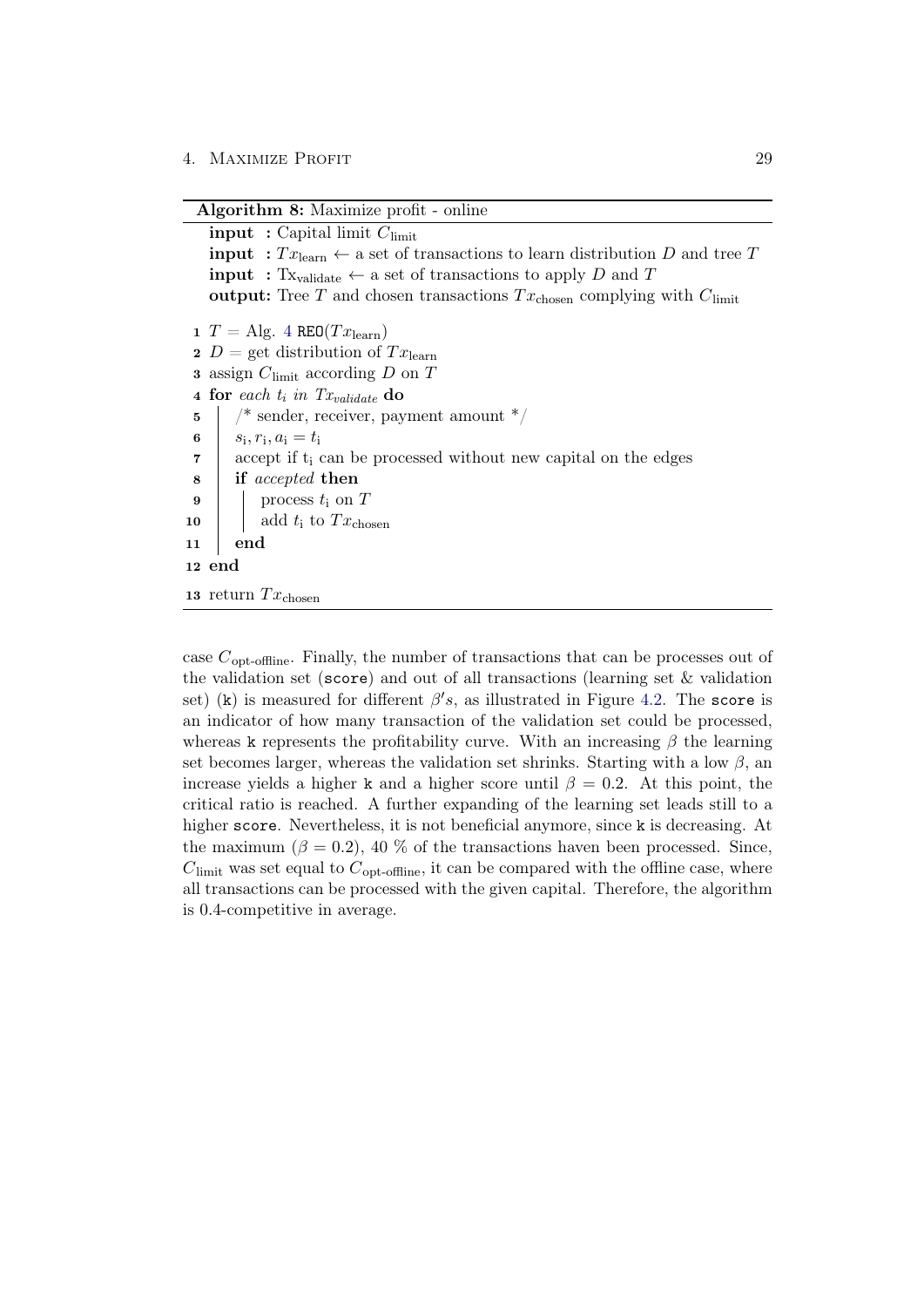<span id="page-33-0"></span>

Figure 4.2: Number of processed transactions for different  $\beta's$  in average for multiple sets. The score (dashed line) how many transactions out of the validation set could be processed. k (solid line) represents the number of chosen transactions divided by the total number of transactions (learning set  $+$  validation set)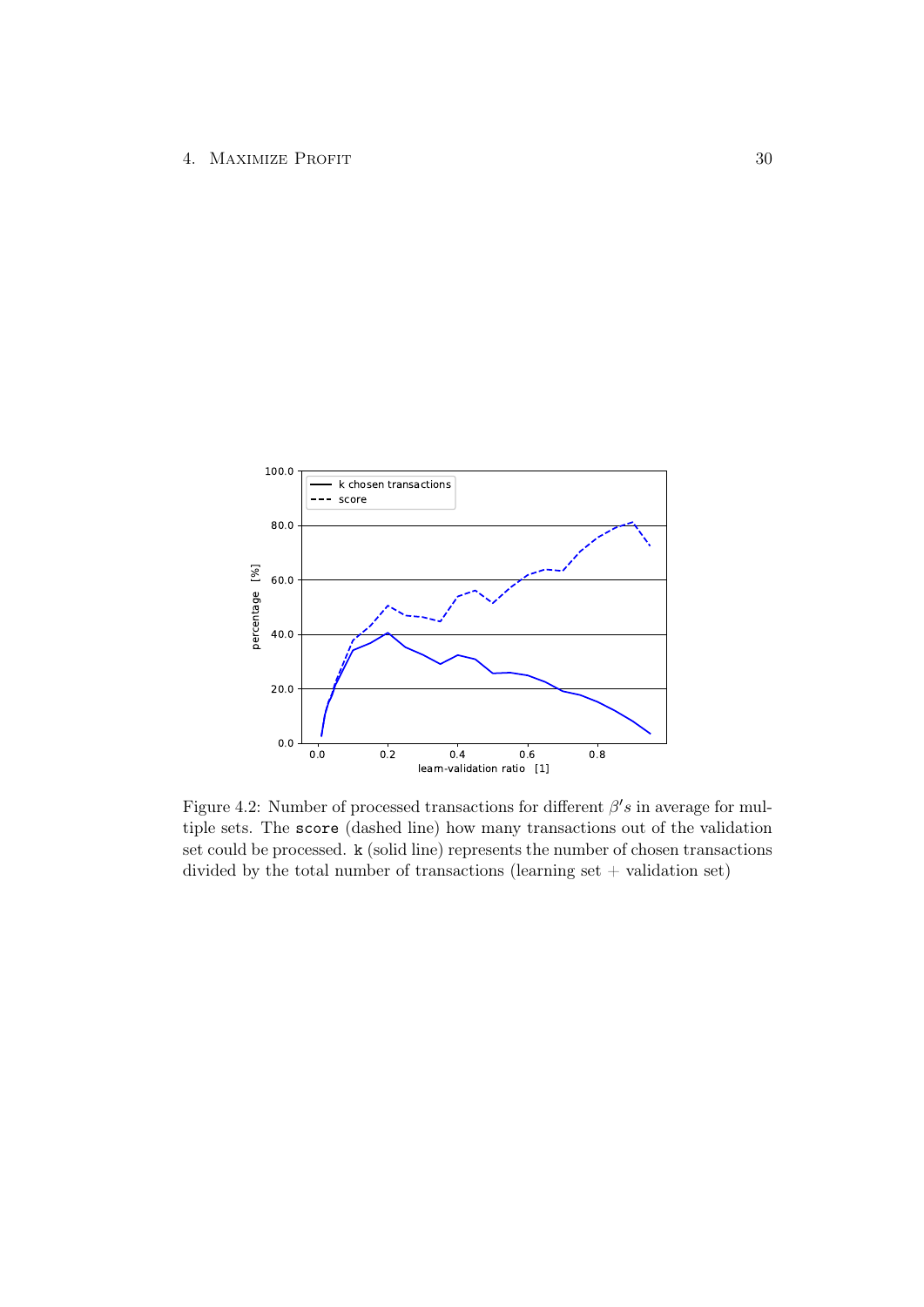# CHAPTER 5 Conclusion

<span id="page-34-0"></span>This project has examined various approaches to use PSP optimally. The main challenge is to resolve the problem of designing the optimal network structure. The question which needs to be answered is:

• How to design a network structure such that the profit is maximized with limited capital?

On the way of designing an algorithmic solution, the challenge was reduced to the problem of finding the optimal tree structure, which minimizes the capital demand when all transactions are processed. In a first step, the challenges of designing an approximation were discussed. While as shown common optimization schemes can not be applied, a probabilistic algorithm (REO) with an average complexity of  $\mathcal{O}(n^4 \log n)$  was presented. In the context of PSP, REO provides a closer approximation to the optimal capital than the best star structure. Various approaches of improving the run-time showed that the run-time can be reduced by one polynomial degree through parallelization. In the next step, the problem was extended from tree structures to connected graph structures. Since the number of edges are not fixed anymore, a cost function is introduced, which takes the number of edges and the capital demand into account. We focused on designing the optimal connected graph structure, which minimizes the cost when all transactions are processed. An algorithm was presented, which extends the optimal tree with cycles in case the cost can be reduced. Finally, the initialized question was discussed for tree structures. In the offline case it was focused on having a optimal strategy for transaction selection. Two different approaches were compared with each other, selecting greedily and selecting with probability. It was shown that they provide similar performance. Last but not least, the online case was considered. A 0.4-competitive algorithm was presented (evaluated through testing). It uses the idea of learning the tree structure and the payment distribution from previous transactions.

Significant progress could be made in the problem of minimizing the required capital for trees. The REO algorithm provides a significant closer approximation with 12 % less required capital than the star structure in average. Nevertheless,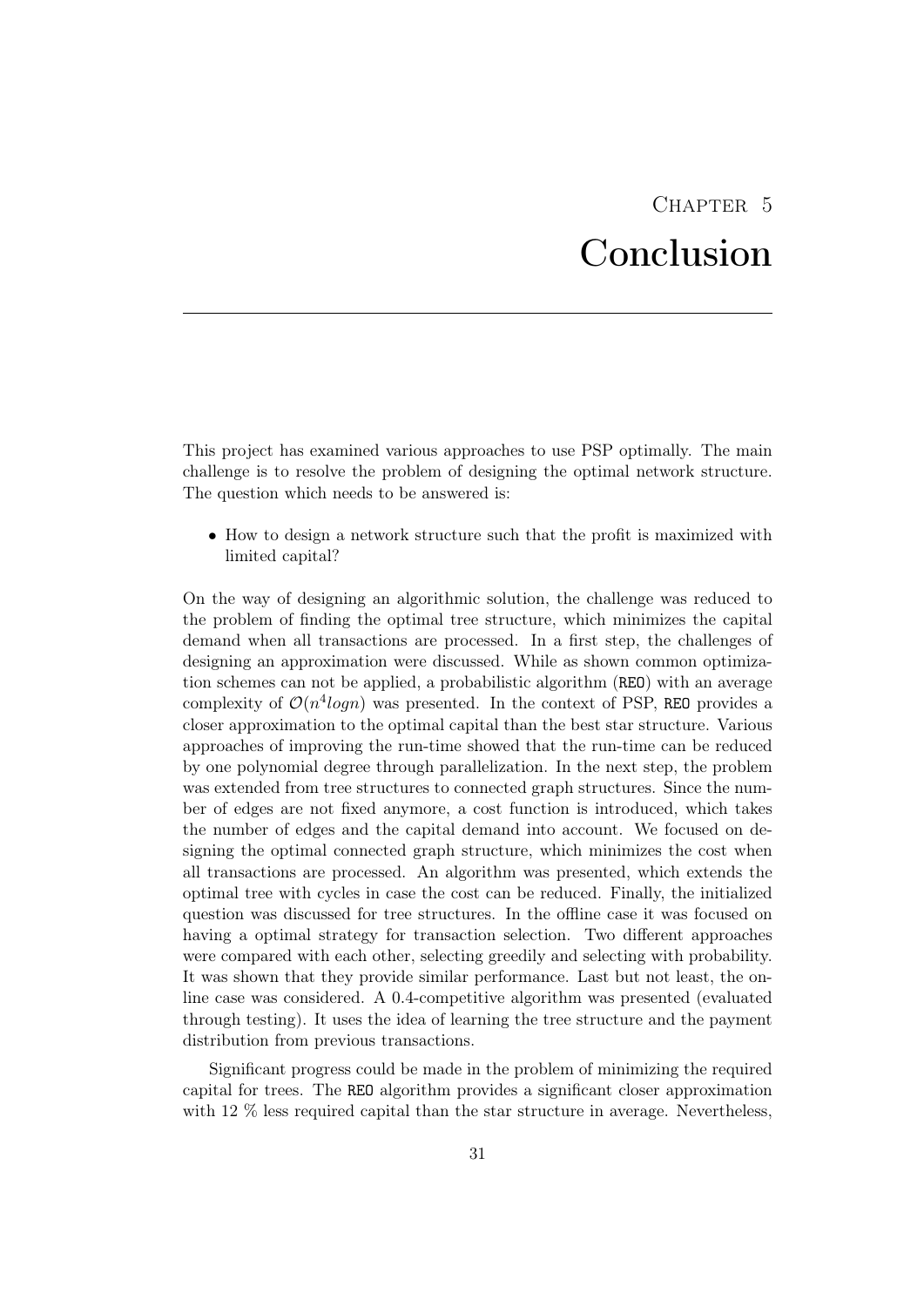#### 5. Conclusion 32

REO has imperfect scalability properties, with  $\mathcal{O}(n^4 log n)$  in the average-case. Although, the algorithm is parallelizable to a certain degree, effort in infrastructure rises drastically with the number of nodes in the range of some thousands, and thus, it might become uneconomical. In the problem of maximizing the profit, using learning was proposed. Since, a certain pattern can be excepted in the transactions of a payment network (e.g Lightning), learning seems most promising. It was used in the sense of design the network structure and calculate the payment distribution out of the past transactions. The average competitive ratio of 0.4 from the analysis gives a clue of the potential of using a learning approach, since several parameters have space for optimization. For instance, when to accept transaction? In the presented algorithm, transactions are always accepted when they can be routed through the network which might not be optimal. Further, how to calculate the payment distribution (e.g. weighting factor, etc.) and how to assign a payment distribution on the network structure optimally? It requires further analysis. Another approach worth considering may include prediction of the future transactions and creation of the optimal network structure offline from the predicted transactions.